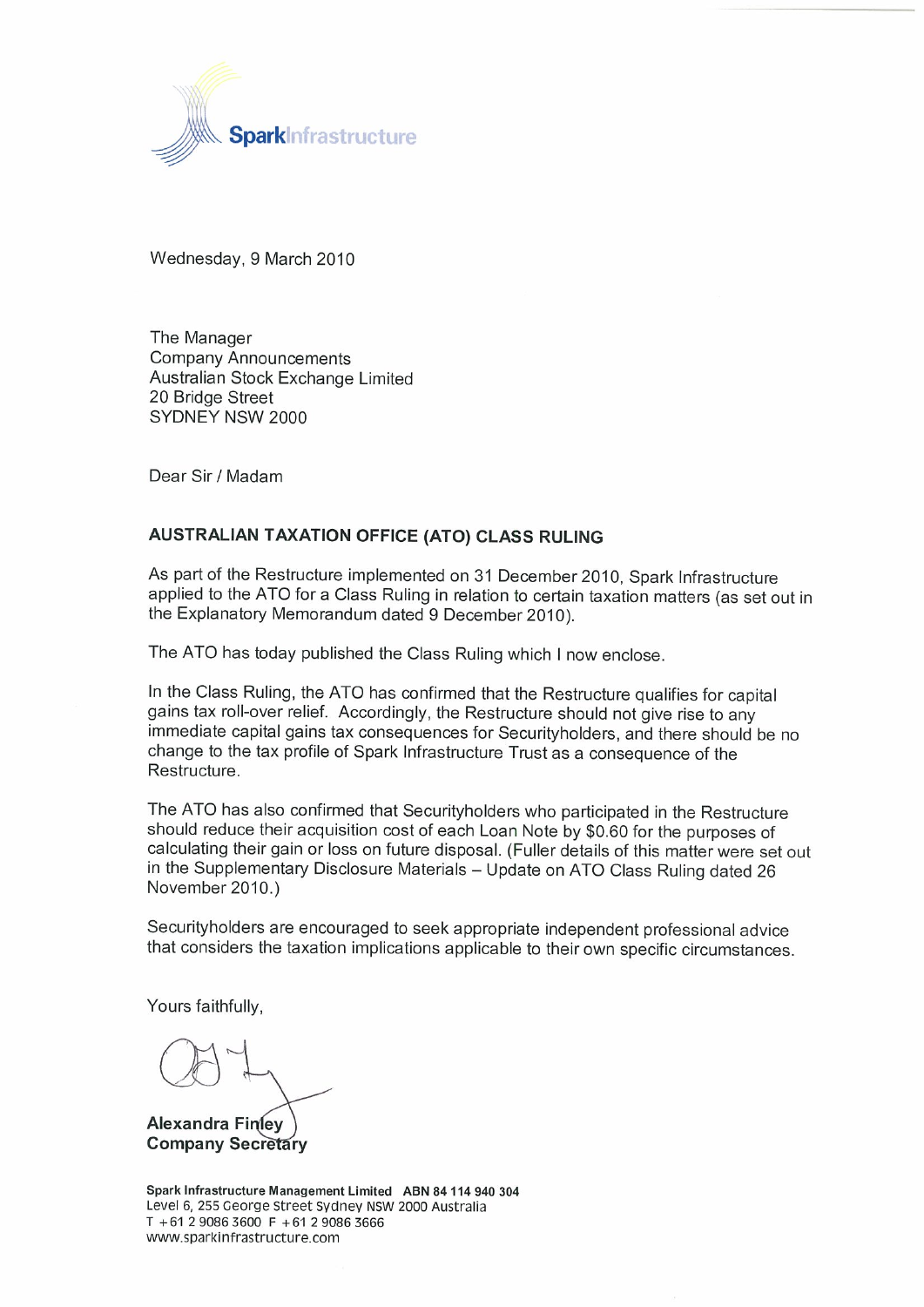**Australian Government** 



**Australian Taxation Office** 

Page status: **legally binding** Page 1 of 26

# **Class Ruling**

# Income tax: restructure of Spark **Infrastructure**

# Contents Para **LEGALLY BINDING SECTION: What this Ruling is about 1**  Date of effect 11 **Ruling 41 NOT LEGALLY BINDING SECTION: Appendix 1:**   $Explanation$  60 **Appendix 2:**  *Detailed contents list* **131**

#### $\Omega$ **This publication provides you with the following level of protection:**

This publication (excluding appendixes) is a public ruling for the purposes of the *Taxation Administration Act 1953*.

A public ruling is an expression of the Commissioner's opinion about the way in which a relevant provision applies, or would apply, to entities generally or **Scheme 12** 12 to a class of entities in relation to a particular scheme or a class of schemes.

> If you rely on this ruling, the Commissioner must apply the law to you in the way set out in the ruling (unless the Commissioner is satisfied that the ruling is incorrect and disadvantages you, in which case the law may be applied to you in a way that is more favourable for you – provided the Commissioner is not prevented from doing so by a time limit imposed by the law). You will be protected from having to pay any underpaid tax, penalty or interest in respect of the matters covered by this ruling if it turns out that it does not correctly state how the relevant provision applies to you.

# **What this Ruling is about**

1. This Ruling sets out the Commissioner's opinion on the way in which the relevant provision(s) identified below apply to the defined class of entities, who take part in the scheme to which this Ruling relates.

# **Relevant provision(s)**

- 2. The relevant provisions dealt with in this Ruling are:
	- Division 6C of *the Income Tax Assessment Act 1936* (ITAA 1936);
	- Division 11A of the ITAA 1936;
	- section 26BB of the ITAA 1936:
	- Division 104 of the *Income Tax Assessment Act 1997* (ITAA 1997);
	- Section 104-10 of the ITAA 1997;
	- Section 104-25 of the ITAA 1997;
	- Section 109-10 of the ITAA 1997;
	- subsection 110-25(2) of the ITAA 1997;
	- subsection 110-45(3) of the ITAA 1997;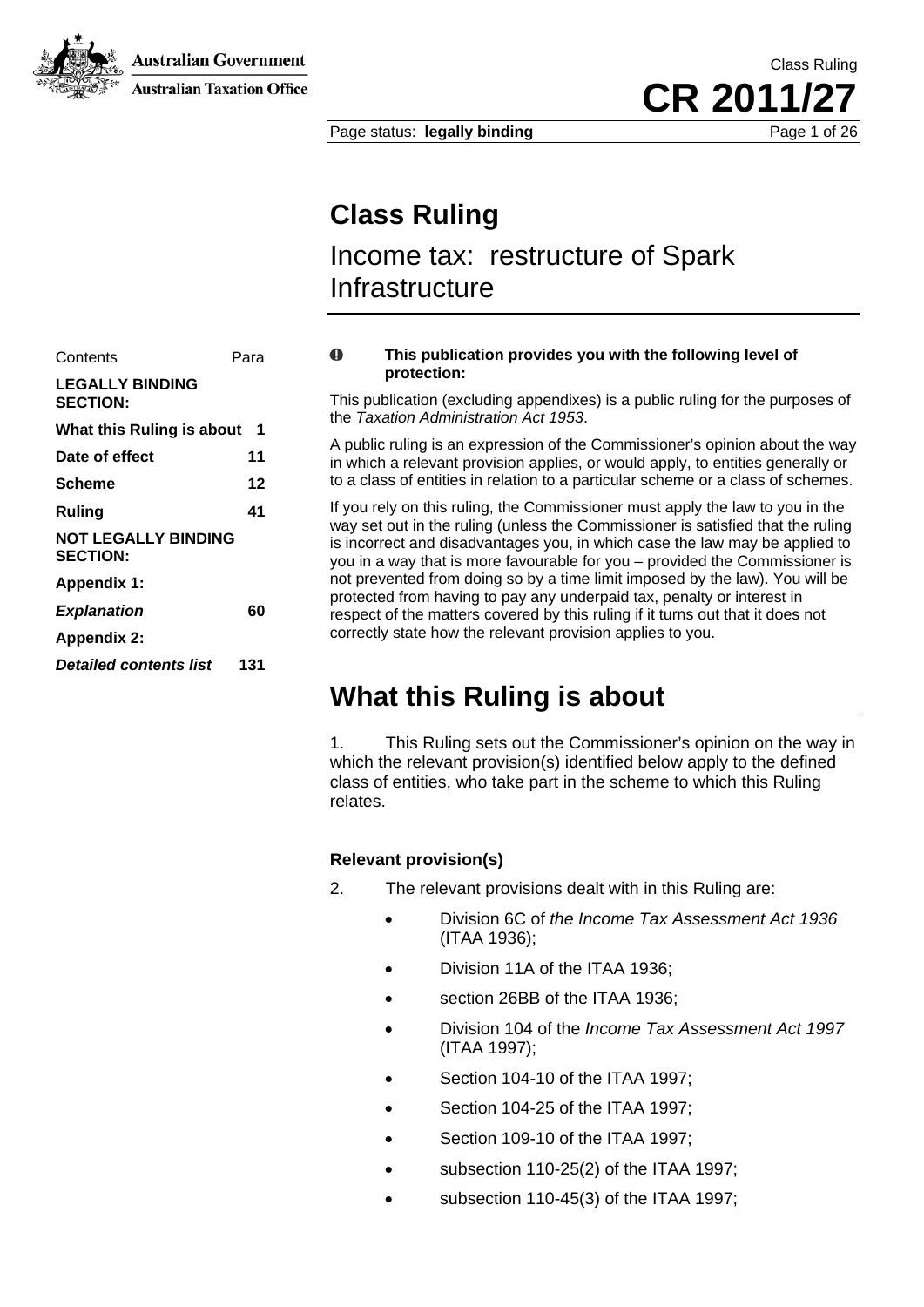Page 2 of 26 Page status: **legally binding** 

- subsection 110-55(6) of the ITAA 1997;
- subsection 112-25(4) of the ITAA 1997;
- Section 118-20 of the ITAA 1997;
- Section 124-1045 of the ITAA 1997;
- subsection 124-1055(1) of the ITAA 1997;
- Section 855-10 of the ITAA 1997.

All subsequent references in this Ruling are to the ITAA 1997 unless otherwise indicated.

# **Class of entities**

3. The class of entities to which this Ruling applies is Spark Infrastructure (Spark) securityholders (Securityholders) who as at 29 December 2010 (the Record Date):

- (a) held their Spark securities (Securities) on capital account;
- (b) were not subject to the taxation of financial arrangements (TOFA) rules in Division 230 in relation to gains and losses on their Securities; and
- (c) were not foreign residents that carried on a business in Australia at or through a permanent establishment in Australia (within the meaning of section 23AH of the ITAA 1936); or whose Securities were covered under subsection 104-165(3).

4. The TOFA rules in Division 230 will generally not apply to a Securityholder in respect of their Securities if the Securityholder is:

- an individual;
- a superannuation entity, managed investment scheme or an entity substantially similar to a managed investment scheme under foreign law with assets of less than \$100 million;
- an authorised deposit-taking institution, securitisation vehicle or other financial sector entity with an aggregated turnover of less than \$20 million; or
- another entity with an aggregated turnover of less than \$100 million, financial assets of less than \$100 million and assets of less than \$300 million,

unless they have made an election for the TOFA rules to apply to them.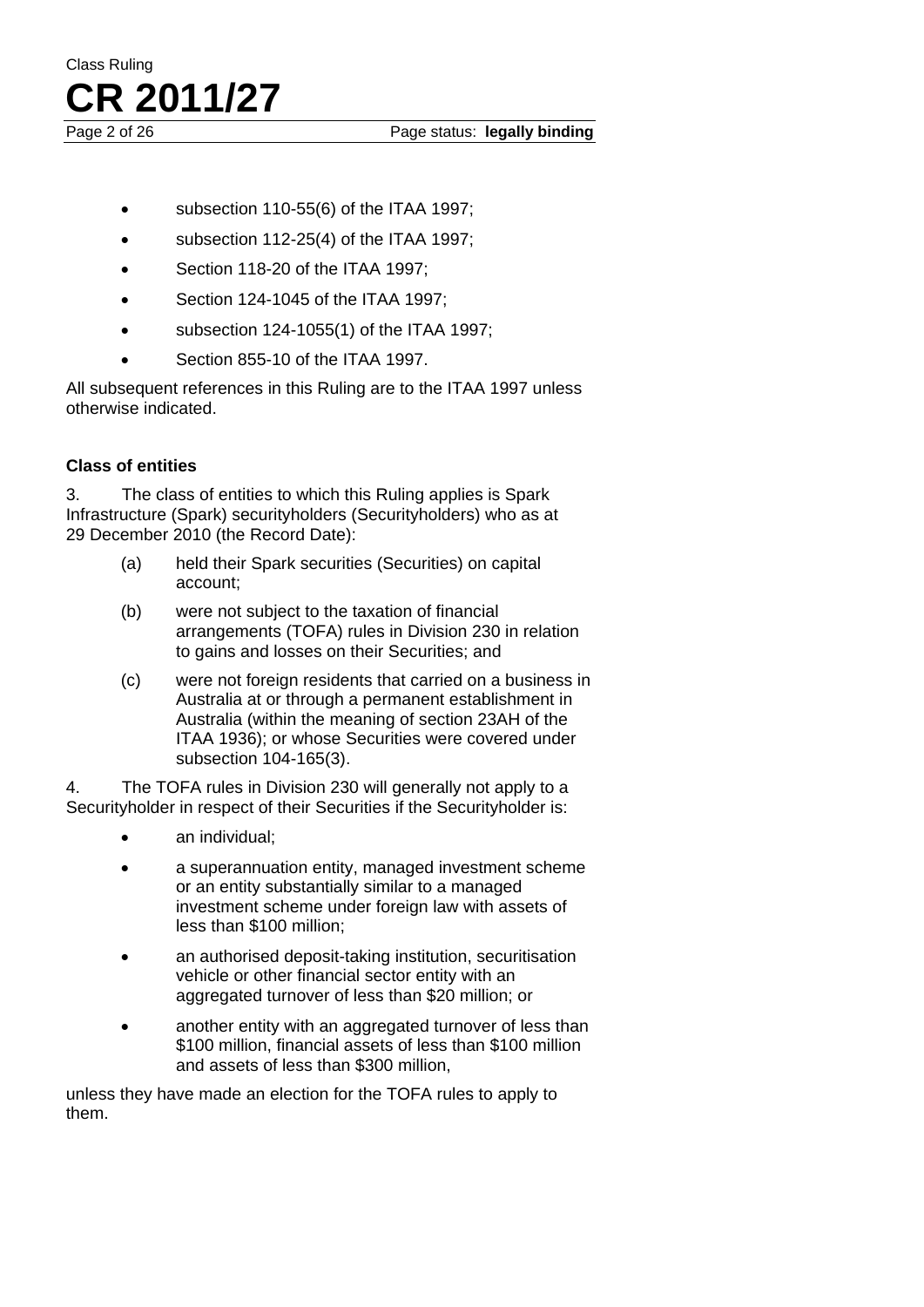**CR 2011/27**

Class Ruling

### **Qualifications**

5. At the time Spark Infrastructure RE Limited (Spark RE) pays interest on the loan notes (Loan Notes) issued by Spark Infrastructure Trust (Spark Trust) to a person, Spark RE will not know nor will it have reasonable grounds to suspect that the person is an associate of Spark RE within the meaning of subsection 128FA(8) of the ITAA 1936.

6. At no time will there be any arrangement to the effect that Spark Trust would be deemed not to be a public unit trust under subsections 102G(3) or (6) of the ITAA 1936 (for the purpose of section 128FA of ITAA 1936).

7. The Commissioner makes this Ruling based on the precise scheme identified in this Ruling.

8. The class of entities defined in this Ruling may rely on its contents provided the scheme actually carried out is carried out in accordance with the scheme described in paragraphs 12 to 40 of this Ruling.

9. If the scheme actually carried out is materially different from the scheme that is described in this Ruling, then:

- this Ruling has no binding effect on the Commissioner because the scheme entered into is not the scheme on which the Commissioner has ruled; and
- this Ruling may be withdrawn or modified.

10. This work is copyright. Apart from any use as permitted under the *Copyright Act 1968*, no part may be reproduced by any process without prior written permission from the Commonwealth. Requests and inquiries concerning reproduction and rights should be addressed to:

> Commonwealth Copyright Administration Copyright Law Branch Attorney-General's Department National Circuit Barton ACT 2600

or posted at: http://www.ag.gov.au/cca

# **Date of effect**

11. This Ruling applies from 31 December 2010 to 30 June 2011. The Ruling continues to apply after 30 June 2011 to all entities within the specified class who entered into the specified scheme during the term of the Ruling. However, this Ruling will not apply to taxpayers to the extent that it conflicts with the terms of a settlement of a dispute agreed to before the date of issue of this Ruling (see paragraphs 75 and 76 of Taxation Ruling TR 2006/10).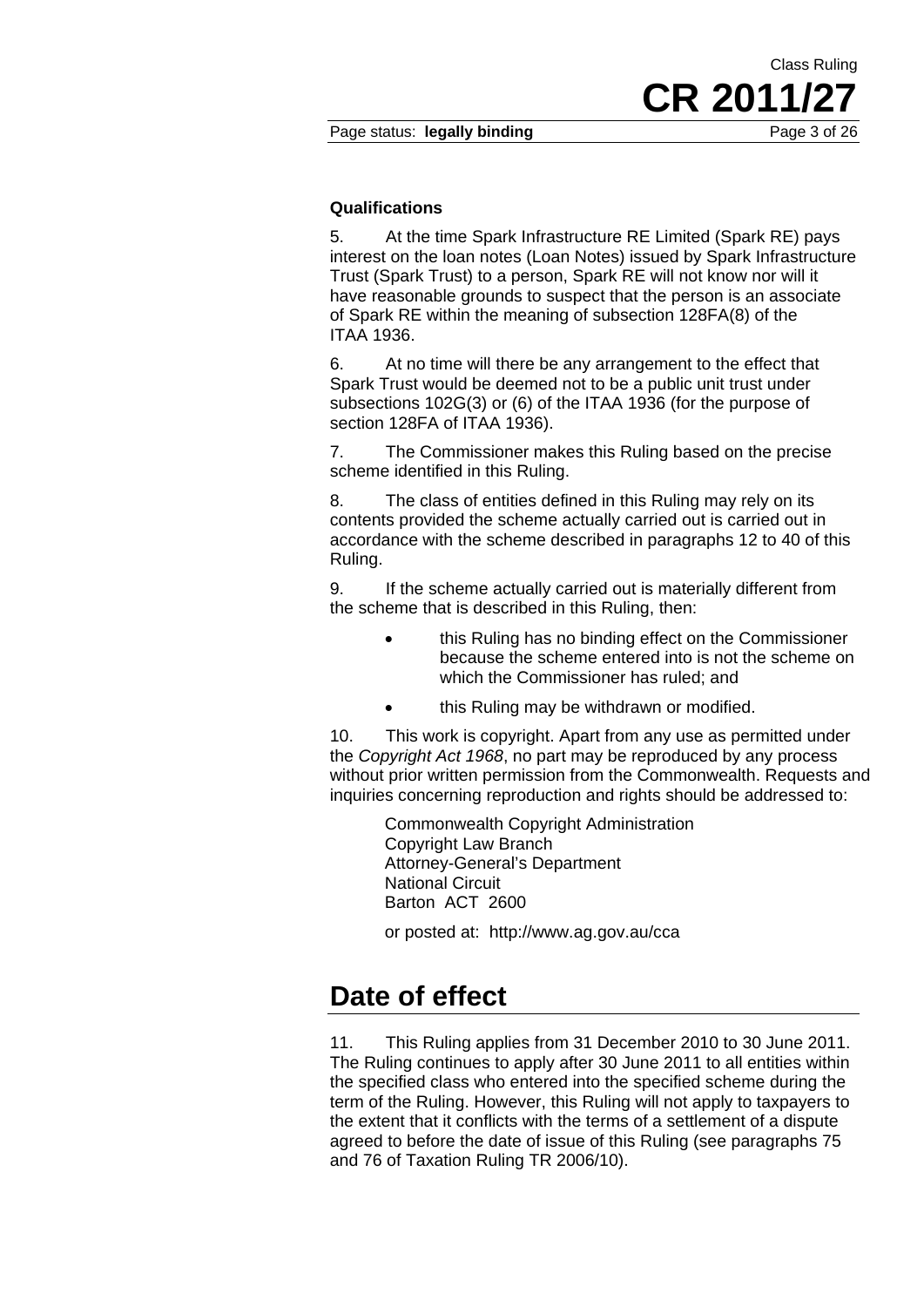Page 4 of 26 Page status: **legally binding** 

# **Scheme**

12. The following description of the scheme is based on information provided by the applicant.

- 13. Spark consists of the following entities:
	- Spark Trust, an Australian unit trust that is an Australian Securities and Investments Commission (ASIC) registered managed investment scheme. Spark Trust is a trust whose trustee, Spark RE, is not assessed and liable to pay tax under Division 6B or 6C of the ITAA 1936;
	- Spark Infrastructure Holdings No. 1 Limited (Spark Holdings 1), a company incorporated in Australia;
	- Spark Infrastructure Holdings No. 2 Limited (Spark Holdings 2), a company incorporated in Australia; and
	- Spark Infrastructure Holdings International Limited (Spark International), a company incorporated in the Bahamas. Spark International is a dormant company and does not have any assets.

14. The Securities are listed on the Australian Securities Exchange (ASX) and traded as stapled securities.

- 15. Each Security comprises:
	- a Loan Note;
	- a unit in Spark Trust;
	- an ordinary share in Spark Holdings 1;
	- an ordinary share in Spark Holdings 2; and
	- a CHESS Depository Interest (CDI) in Spark International.
- 16. The key terms of the Loan Notes are:
	- a face value of \$1.25 and a 100-year non-amortising term;
	- a right to interest payable half-yearly in March and September in respect of the preceding interest period based on their face value;
	- an interest rate of 10.85% per annum:
	- a right to repayment of principal on maturity in 2105;
	- by a notice to the Securityholders, the payment of interest may be deferred until the next interest payment date in certain circumstances; and
	- they are unsecured notes and subordinated to all secured and unsecured creditors of Spark Trust for all amounts.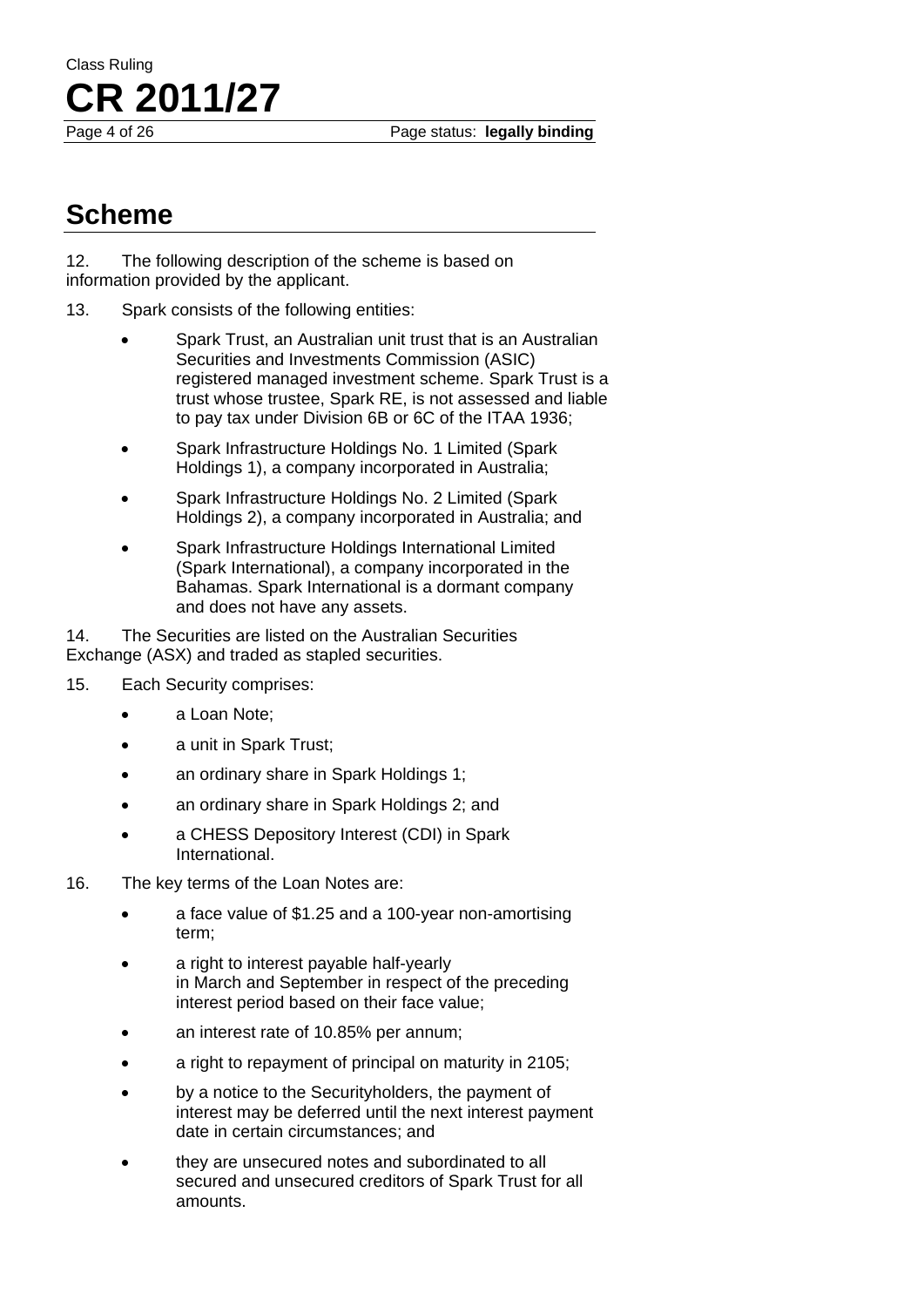**CR 2011/27**

Class Ruling

17. In order to trade on the ASX with existing Securities, the Loan Notes must be issued at their face value.

18. On 26 February 2010, Spark commenced a Strategic Review to consider its capital structure, ownership structure and future funding needs. The Strategic Review followed measures undertaken by the Board in 2009, including a reduction in distributions and activation of a distribution reinvestment plan.

19. On completion of the Strategic Review, Spark announced a Repositioning on 22 September 2010 to prepare and position itself to take advantage of future growth opportunities. The Repositioning was designed to achieve the following objectives:

- strengthen Spark's balance sheet and increase Spark's financial flexibility to fund growth capital expenditure requirements of the Asset Companies;
- realign Spark's Loan Note interest obligations with cashflows expected to be available from the Asset Companies; and
- simplify Spark's ownership and stapled security structure.
- 20. The Repositioning had two key elements:
	- a \$295 million accelerated non-renounceable Entitlement Offer; and
	- a Restructure simplification of Spark's ownership and stapled security structure and a reduction in the face value of Loan Notes held by Securityholders.

21. Under the Entitlement Offer, new Securities were issued at a discount offer price of \$1.00. The new Securities rank equally in all respects with existing Securities and are listed on the ASX. The Loan Notes forming part of the new Securities were issued on the same terms as existing Loan Notes.

22. As at 29 October 2010, when the final allotment under the Entitlement Offer was completed, there were 1,326,734,264 Securities on issue.

- 23. The Restructure was effected by, among other things:
	- (a) an extraordinary general meeting (EGM) of members of Spark International. Spark International CDI holders were asked to approve:
		- amendments to the constituent documents of Spark International to facilitate the redemption of the Spark International ordinary shares;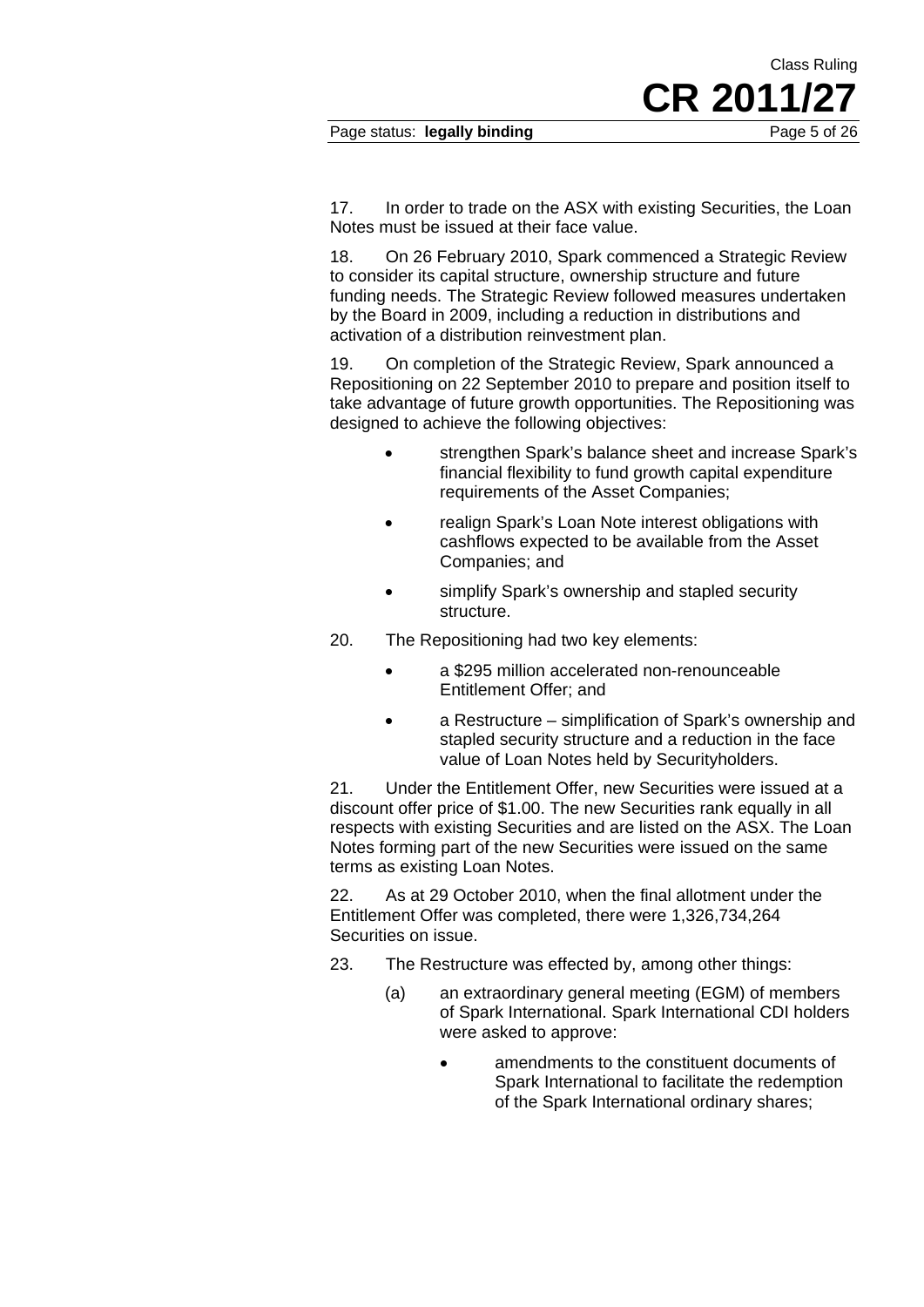Page 6 of 26 Page status: **legally binding** 

- the variation to the rights to the Spark International ordinary shares caused by the insertion of the terms on which those shares may be redeemed; and
- the redemption of the ordinary shares on those terms and the cancellation of the related CDIs;
- (b) two member schemes of arrangement under Part 5.1 of the *Corporations Act 2001* (Corporations Act) in respect of Spark Holdings 1 and Spark Holdings 2, referred to as the 'Spark Holdings 1 Member Scheme' and the 'Spark Holdings 2 Member Scheme', respectively, (hereafter, collectively referred to as the 'Member Schemes'); and
- (c) a Court supervised creditors' scheme of arrangement under subsection 411(1) of the Corporations Act between Spark RE and the holders of Loan Notes. It is hereafter referred to as the 'Note Scheme'.

24. Participation in the Note Scheme was open to all eligible Securityholders at the Record Date. The details of the Note Scheme were provided in the Explanatory Memorandum for Securityholders. The Note Scheme's implementation required the passing of a resolution by a 75% majority at the Note Scheme Meeting.

25. The Note Scheme and the Member Schemes were interdependent in that none of them would proceed unless all of them were approved. The Note Scheme and the Member Schemes are jointly referred to hereafter as 'Schemes'.

26. The steps to implement the Restructure were as follows:

# **20 December 2010**

Class Ruling

**CR 2011/27**

Existing Securities in the quintuple structure were last traded on the ASX.

# **21 December 2010**

'Restructured Spark securities' in the dual stapled structure were first traded on ASX on a deferred settlement basis. Settlement did not take place until 12 January 2011.

The 'Restructured Spark securities' consisted of two components – a Loan Note and a unit in Spark Trust, which had 100% of the ownership interests in Spark Holdings 1, Spark Holdings 2 and Spark International.

# **30 December 2010 to 31 December 2010**

- (a) Spark International CDIs
	- (i) Spark International ordinary shares were redeemed and the related CDIs cancelled;
	- (ii) no cash was paid to Securityholders in connection with the redemption; and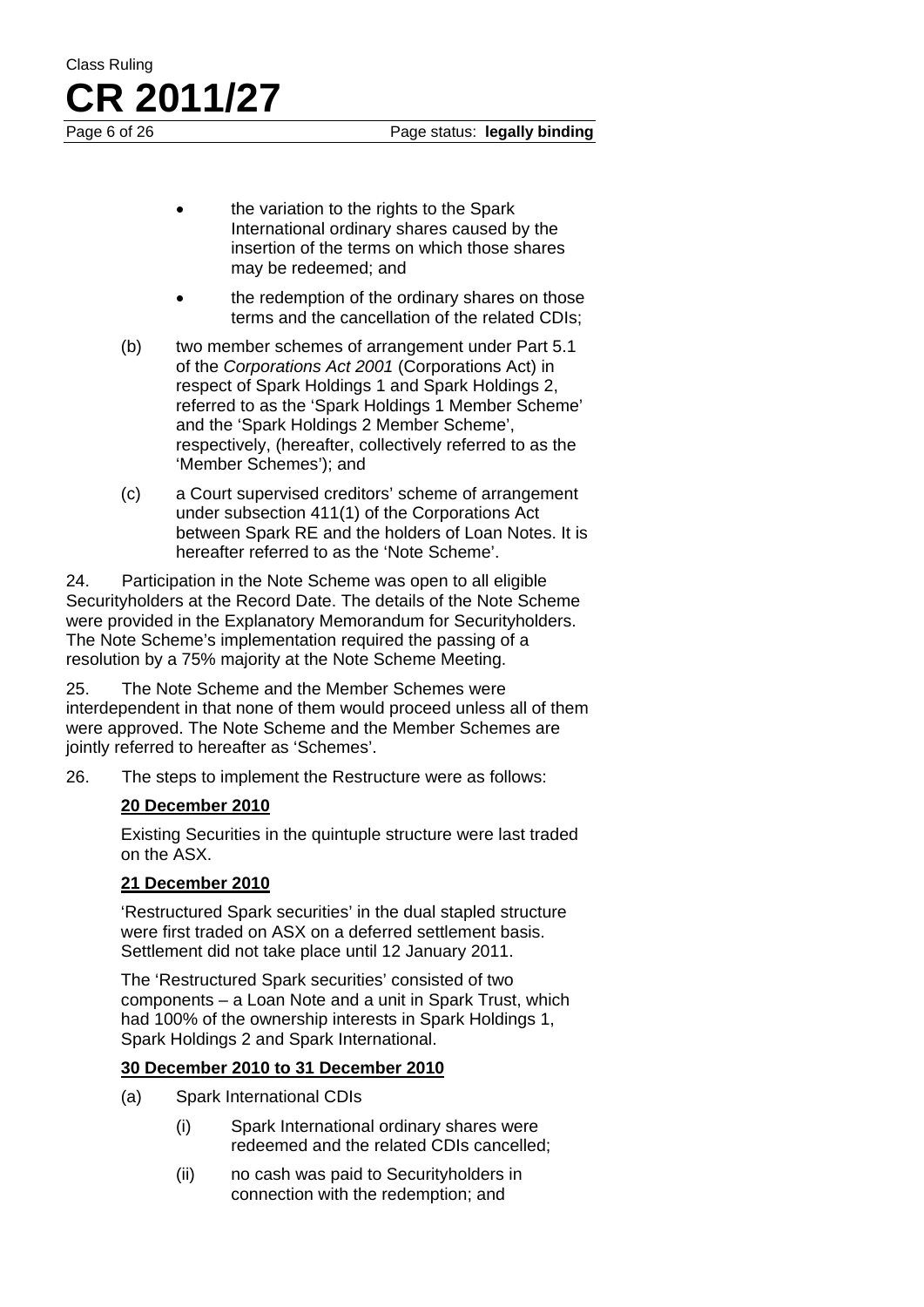### Page status: **legally binding** Page 7 of 26

**CR 2011/27**

Class Ruling

- (iii) simultaneous with the redemption of its existing ordinary shares, Spark International issued one new ordinary share to Spark Trust, so that Spark Trust has all the ownership interests in Spark International.
- (b) Note Scheme
	- (i) Spark Trust repaid \$0.60 of the principal amount outstanding on each Loan Note on the condition that the proceeds would be applied to the issue of additional Spark Trust units;
	- (ii) the face value of each Loan Note was reduced from \$1.25 to \$0.65;
	- (iii) interest calculations to be based on the reduced face value of \$0.65 at 10.85% per annum thereafter;
	- (iv) Securityholders subscribed for new Spark Trust units at the application price of 0.1 cent. The number of Spark Trust units issued per Loan Note by Spark Trust was 600; and
	- (v) the Loan Note repayment and the subscription price were legally set-off. No cash was payable to the Securityholders and the Securityholders had no entitlement to claim a cash payment from Spark Trust.
- (c) Spark Holdings 1 Member Scheme
	- (i) Spark Trust acquired all Spark Holdings 1 ordinary shares so that Spark Trust has all the ownership interests in Spark Holdings 1; and
	- (ii) in return, Securityholders were issued one new Spark Trust unit for each Spark Holdings 1 ordinary share held.
- (d) Spark Holdings 2 Member Scheme
	- (i) Spark Trust acquired all Spark Holdings 2 ordinary shares so that Spark Trust has all the ownership interests in Spark Holdings 2; and
	- (ii) in return, Securityholders were issued one new Spark Trust unit for each Spark Holdings 2 ordinary share held.
- (e) Consolidation of Spark Trust units
	- (i) on completion of the Note Scheme and the Member Schemes, Spark Trust undertook a consolidation such that the number of Spark Trust units that a Securityholder holds is the same as the number of Loan Notes held by that Securityholder at that time; and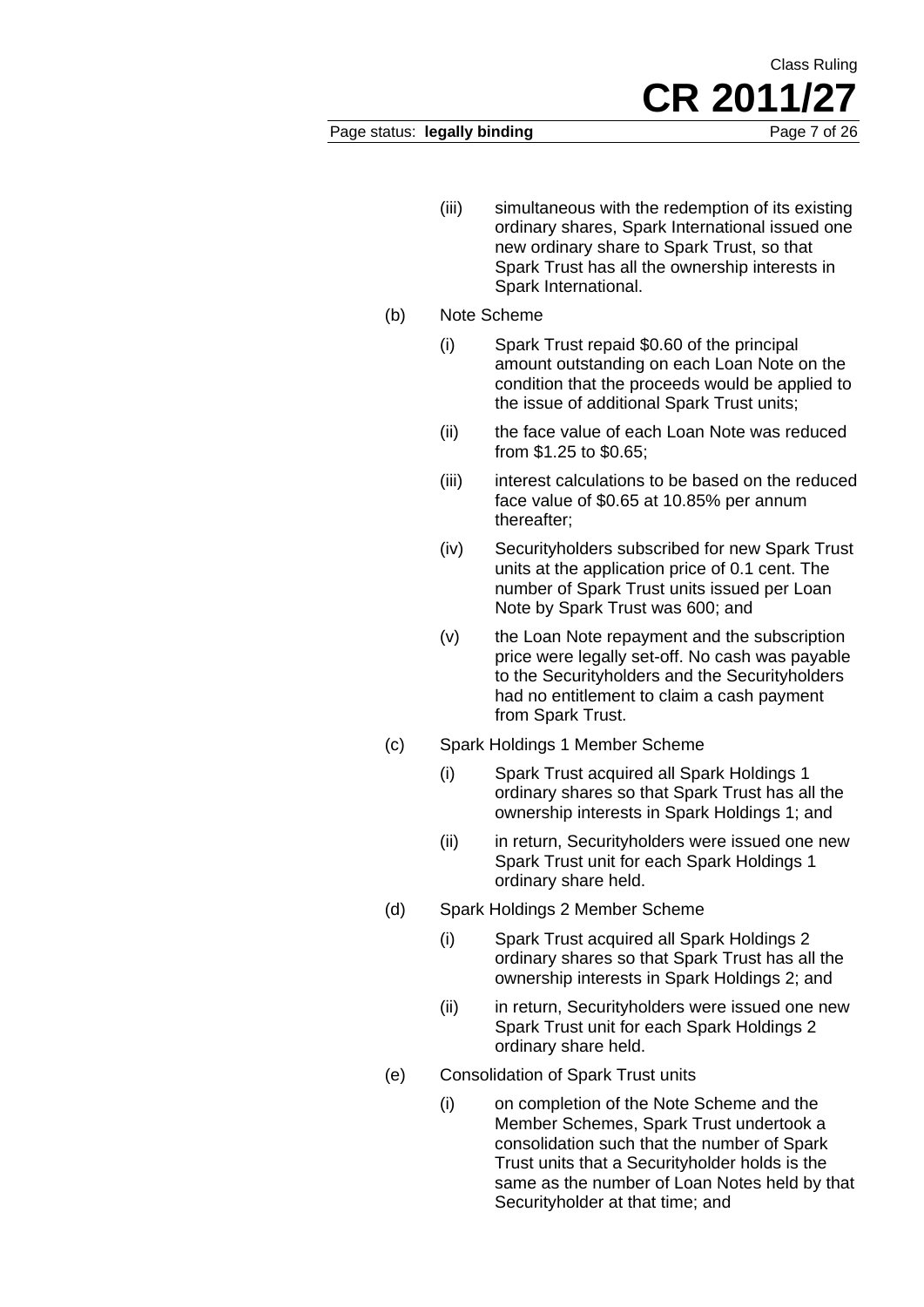Page 8 of 26 Page status: **legally binding** 

- (ii) the consolidation ratio was determined by Spark and depended on the total number of additional Spark Trust units issued to each Securityholder under the Schemes.
- (f) Spark Trust then restapled the consolidated units and Loan Notes at the ratio of 1 for 1.

# **6 January 2011**

**CR 2011/27**

Class Ruling

CHESS holding statements were issued to Securityholders notifying of the change from the quintuple stapled securities to dual stapled securities.

27. The application price for the new Spark Trust units issued under each of the Schemes was 0.1 cent per Spark Trust unit.

28. Spark Holdings 1, Spark Holdings 2 and Spark International were removed from the official list of the ASX.

29. On completion of the Restructure, an ownership interest in a Security consists of a Loan Note and a unit in Spark Trust. Spark Trust has all the ownership interests in Spark Holdings 1, Spark Holdings 2 and Spark International.

# **Other matters**

# *The Loan Notes*

30. The Loan Notes, the subject of this ruling, are the Loan Notes issued by Spark RE under the initial public offer (IPO), the distribution reinvestment plan and the Entitlement Offer.

31. At the time of each issue of the Loan Notes, whether as a result of the IPO, the distribution reinvestment plan or the Entitlement Offer, Spark RE did not know or have reasonable grounds to suspect, that the Loan Notes were being, or would be, acquired either directly or indirectly by an 'associate' of Spark RE (within the meaning of subsection 128F(9) of the ITAA 1936).

32. The Loan Notes issued under the IPO, were issued as a result of being offered for issue to over 100 persons (being the public) whom it was reasonable for Spark RE to regard as likely to be interested in acquiring debentures.

33. The Loan Notes issued under the distribution reinvestment plan and the Entitlement Offer were issued as a result of being offered for issue to over 100 persons whom it was reasonable for Spark RE to have regarded as having acquired debentures in the past.

34. At IPO in 2005, the Spark Securities were issued at \$1.80.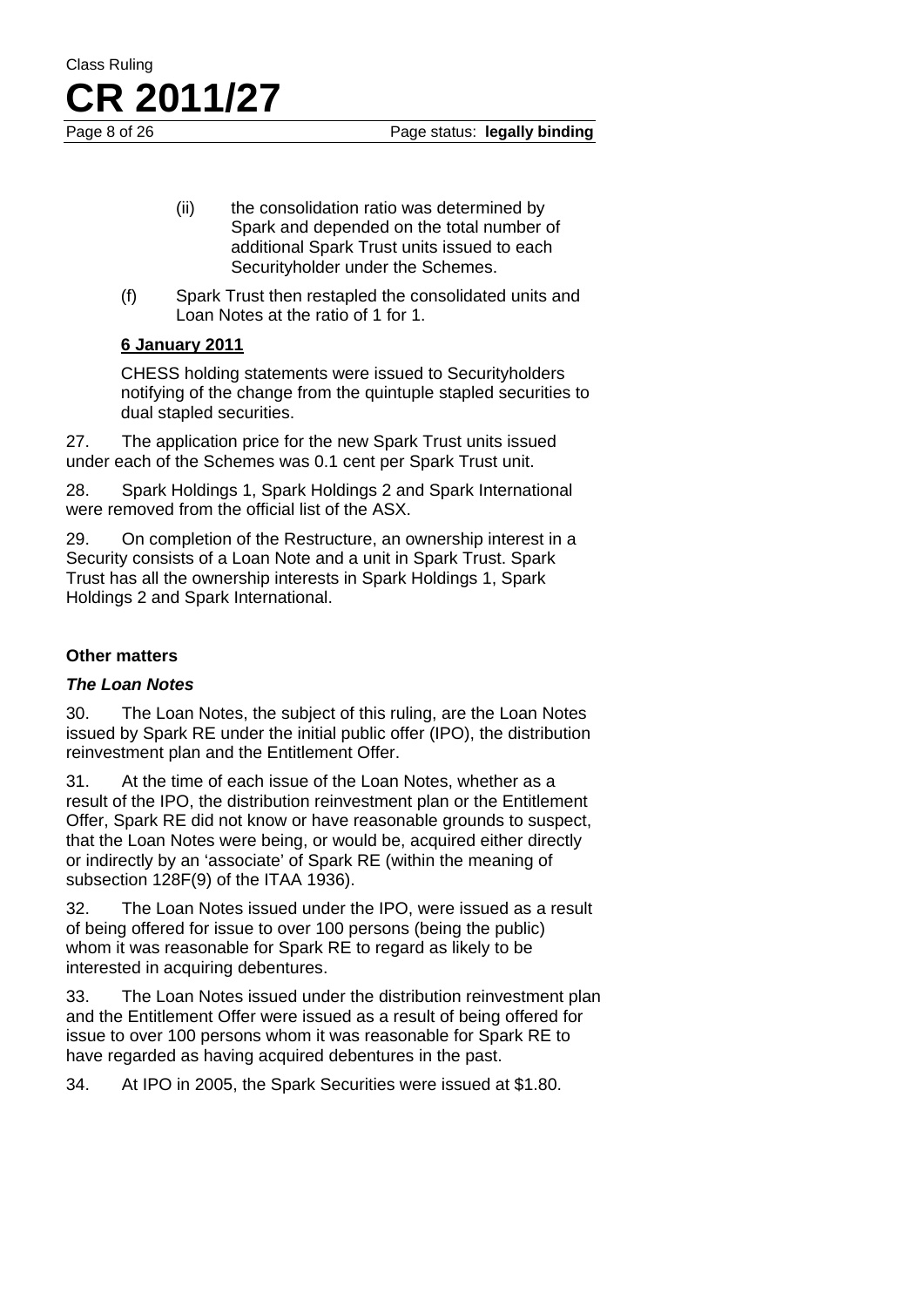**CR 2011/27**

Class Ruling

#### *Manager's special share*

35. The Manager held a special share in each of Spark Holdings 1, Spark Holdings 2 and Spark International. The special share entitled the holder to appoint one less than half of the maximum number of directors on the relevant Boards. As part of the Restructure, the special share held by the Manager in each of Spark Holdings 1, Spark Holdings 2 and Spark International was transferred to Spark Trust.

#### *Foreign Sale Facility*

36. Restrictions in certain foreign countries make it impractical or unlawful to offer or receive Spark Trust units in those countries. Securityholders whose addresses were shown in the Register on the Record Date as being in those countries or who Spark subsequently determined were resident in a jurisdiction in respect of which the issue to them of Spark Trust units under the Schemes was prohibited or unduly onerous or impractical were unable to participate and are referred to as Ineligible Overseas Securityholders.

37. Under the Restructure, the entire holdings of Securities held by Ineligible Overseas Securityholders were transferred to the Sale Agent, Deutsche Bank AG, as nominee under the Foreign Sale Facility.

38. Deutsche Bank AG participated in the Schemes in respect of those ineligible Securities (that is, the principal amount of the Loan Notes was partly repaid, and the Spark Holdings 1 ordinary shares and Spark Holdings 2 ordinary shares were transferred to Spark Trust, in exchange for the issue of additional Spark Trust units to Deutsche Bank AG as nominee).

39. Deutsche Bank AG sold the Spark securities (then comprising Spark Trust units and Loan Notes) it held and the net proceeds from the sale were remitted to the Ineligible Overseas Securityholders.

40. Each Ineligible Overseas Securityholder received the net proceeds of sale which was an amount equal to the average price at which Deutsche Bank AG sold the Securities multiplied by the corresponding number of ineligible Securities that were held by them as at the Record Date less applicable brokerage and other costs, taxes and charges.

# **Ruling**

#### **The Note Scheme**

### *Partial repayment of Loan Notes in exchange for additional units*

41. The Note Scheme did not result in the disposal of a traditional security (the Loan Note) for the purposes of subsection 26BB(2) of the ITAA 1936.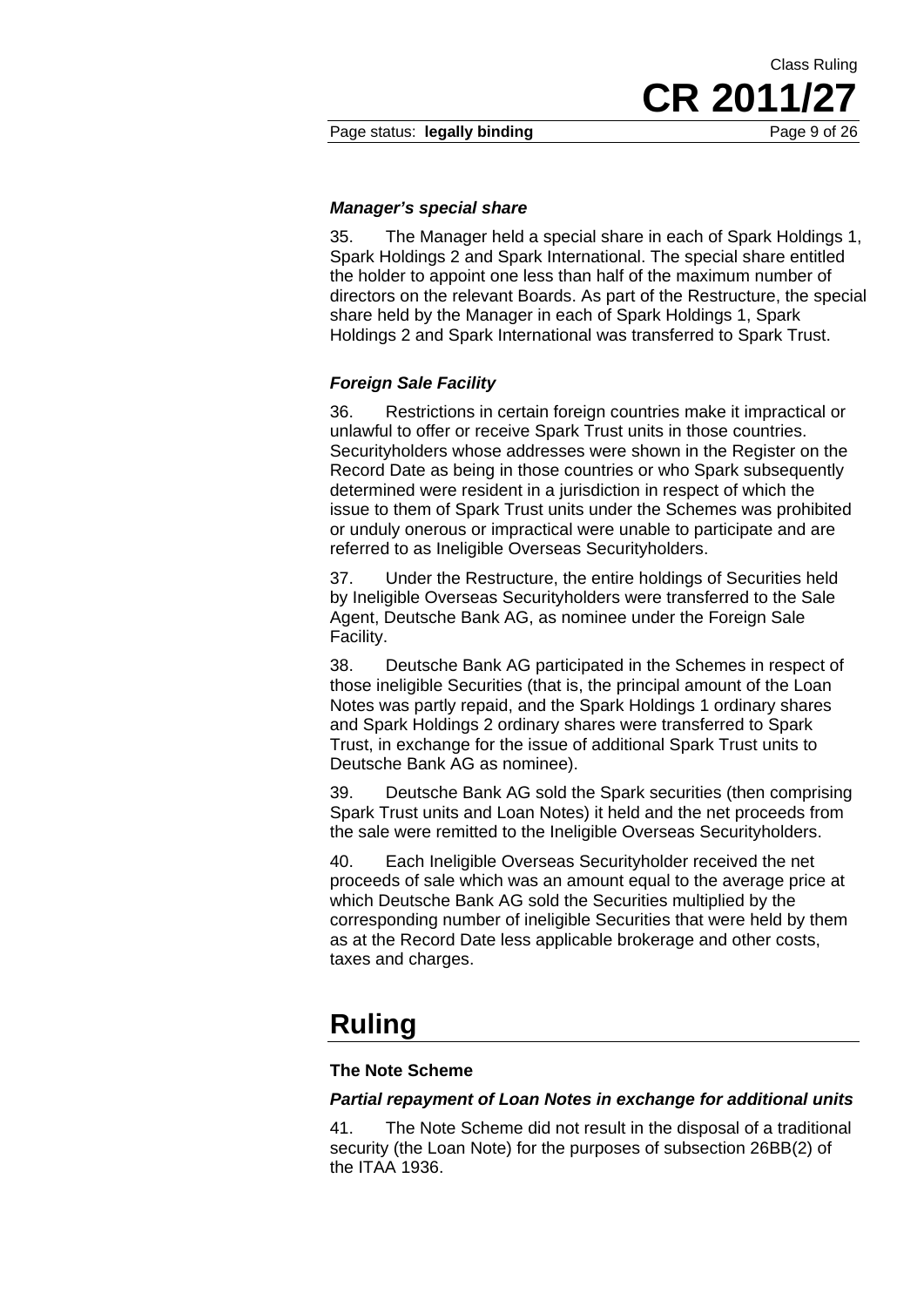# *Capital Gains Tax*

42. The Note Scheme did not give rise to a CGT event for Securityholders under Division 104.

# *Cost base and reduced cost base of Loan Notes*

43. The cost base and reduced cost base of each Loan Note is reduced by the recoupment amount of \$0.60, under subsections 110-45(3) and 110-55(6), respectively.

# *Cost base of additional Spark Trust units received*

44. The cost base of each additional Spark Trust unit is the payment made to acquire it (paragraph 110-25(2)(a)), which is the application price of 0.1 cent.

# *Acquisition date of additional Spark Trust units*

45. The additional units received by the Securityholder under the Note Scheme have the Scheme Implementation Date as the acquisition date (section 109-10).

46. The Commissioner considers that the following fraction is the proportion of Spark Trust units that are taken to have been acquired on Scheme Implementation Date:

> 600 603

# **Cancellation of Spark International CDIs**

47. CGT event C2 under section 104-25 happened when CDIs in Spark International were cancelled.

# **Member Schemes**

48. CGT event A1 under section 104-10 happened when Securityholders disposed of the shares they held in Spark Holdings 1 and Spark Holdings 2 under the Member Schemes.

# **Subdivision 124-Q rollover**

49. CGT roll-over will be available to Australian resident Securityholders as the requirements under sections 124-1045 and 124-1050 have been met.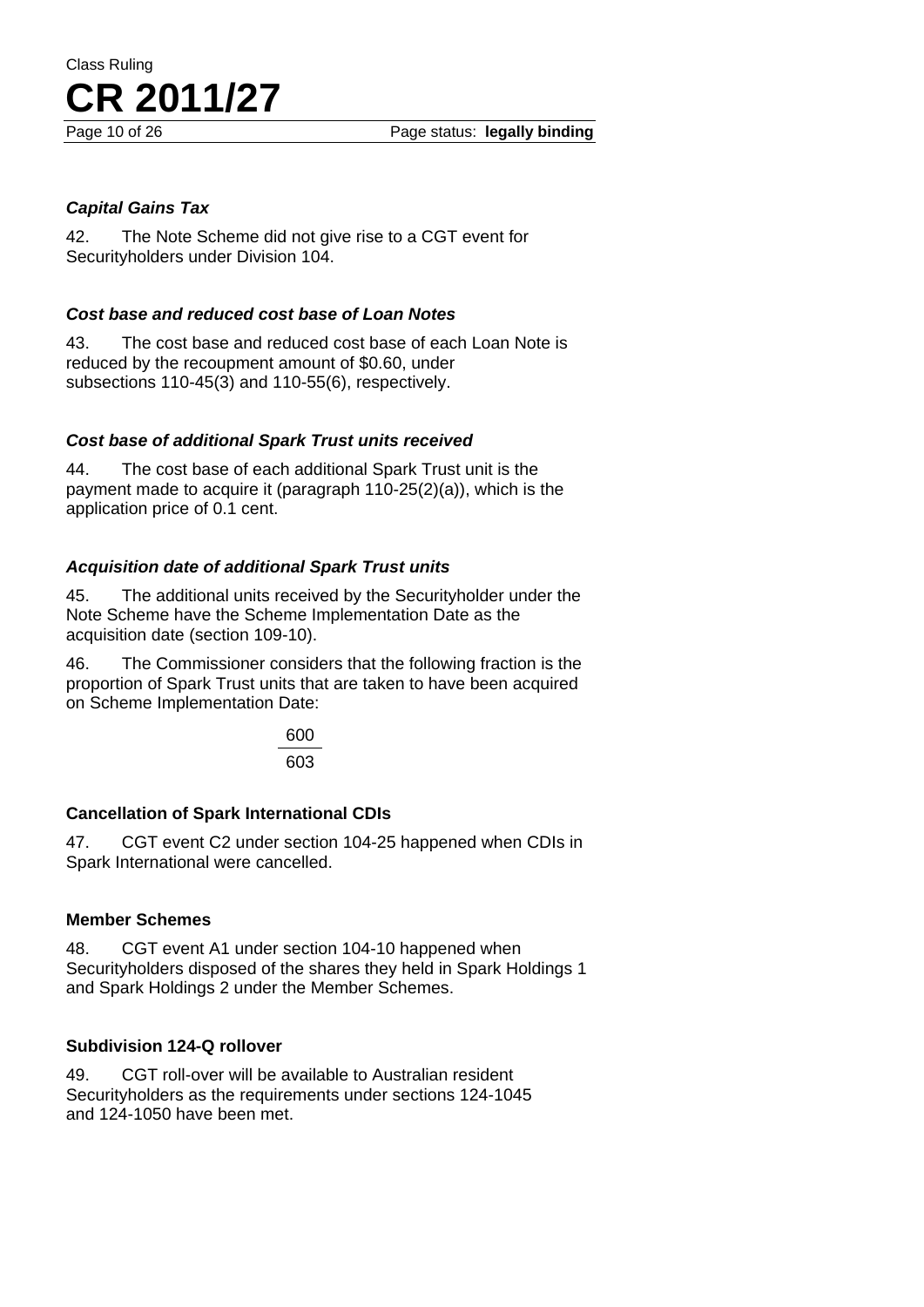Page status: **legally binding** Page 11 of 26

50. Accordingly, the capital gain or loss they made as a consequence of the simplification of the Spark ownership structure will be disregarded under subsection 124-1055(1). The cost base of their Spark Trust units received under the Member Schemes equals the sum of the cost base of their Spark Holdings 1 and Spark Holdings 2 shares under subsection 124-1055(2).

# **Tax consequences for foreign resident Securityholders**

### *Capital gain or loss*

51. For foreign resident Securityholders, any gain or loss they make as a consequence of the simplification of the Spark ownership structure will be disregarded under section 855-10 as the CDIs in Spark International and the shares in Spark Holdings 1 and Spark Holdings 2 are not 'taxable Australian property'.

### *Cost base of Spark Trust units in exchange for shares*

52. The foreign resident Securityholder's cost base in the Spark Trust units received under the Member Schemes is equal to the market value of the Spark Holdings 1 and Spark Holdings 2 shares at the time of their disposal (paragraph 110-25(2)(b)).

### **Consolidation of Spark Trust Units**

### *CGT event on consolidation*

53. The consolidation of Spark Trust units did not give rise to a CGT event for Securityholders under Division 104.

### *Cost base and reduced cost base of Spark Trust units after consolidation*

54. A Securityholder's cost base and reduced cost base in the Spark Trust units that are consolidated is equal to the sum of the respective cost base and reduced cost base of their units that were consolidated (paragraph 112-25(4)(b)).

### **Post scheme implementation Disposals (including disposal under Foreign Sale Facility)**

### *Withholding tax on interest in respect of Loan Notes*

55. Non resident Securityholders will not be liable to withholding tax under Division 11A of the ITAA 1936 on interest paid on the Loan Notes that were issued under the IPO, the distribution reinvestment plan and the Entitlement Offer.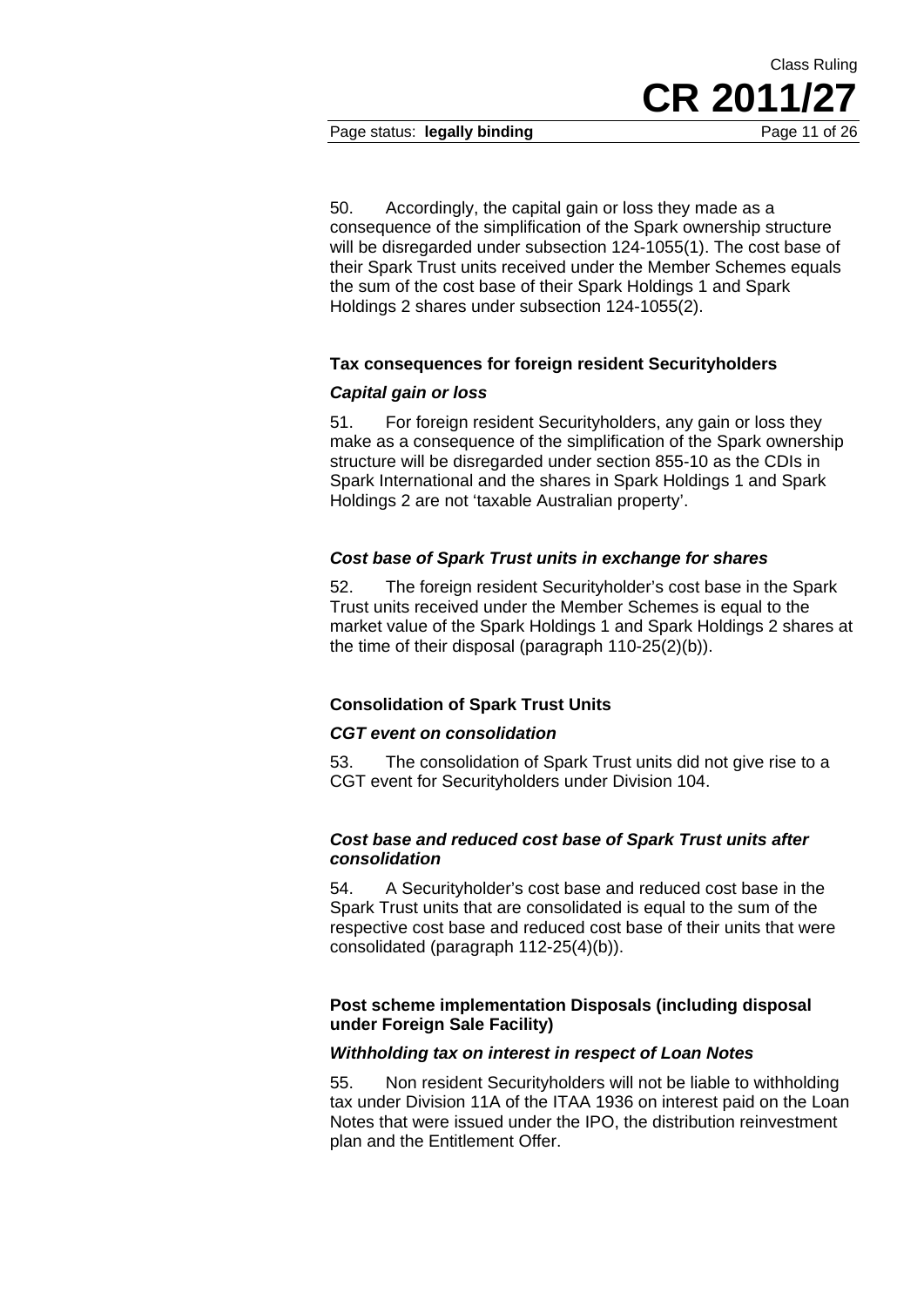# *Future Disposal of Securities*

56. CGT event A1 happens when there is a disposal of a Security under section 104-10. The capital proceeds are to be apportioned between the Spark Trust unit and the Loan Note.

# *Future Disposal of Spark Trust units*

57. A Securityholder makes a capital gain if the capital proceeds received on the disposal of the unit exceed the unit's cost base. A Securityholder makes a capital loss if capital proceeds are less than the unit's reduced cost base.

# *Future Disposal of Loan Notes*

58. Any gain or loss on disposal of the Loan Notes is assessable or deductible under section 26BB or section 70B of the ITAA 1936, respectively. Any capital gain on the disposal of the Loan Note is reduced to the extent an amount is included in the Securityholder's assessable income under section 26BB (section 118-20).

59. The acquisition cost of a Loan Note is reduced by the repayment of \$0.60 under the Note Scheme when determining the gain or loss on disposal.

**Commissioner of Taxation**  9 March 2011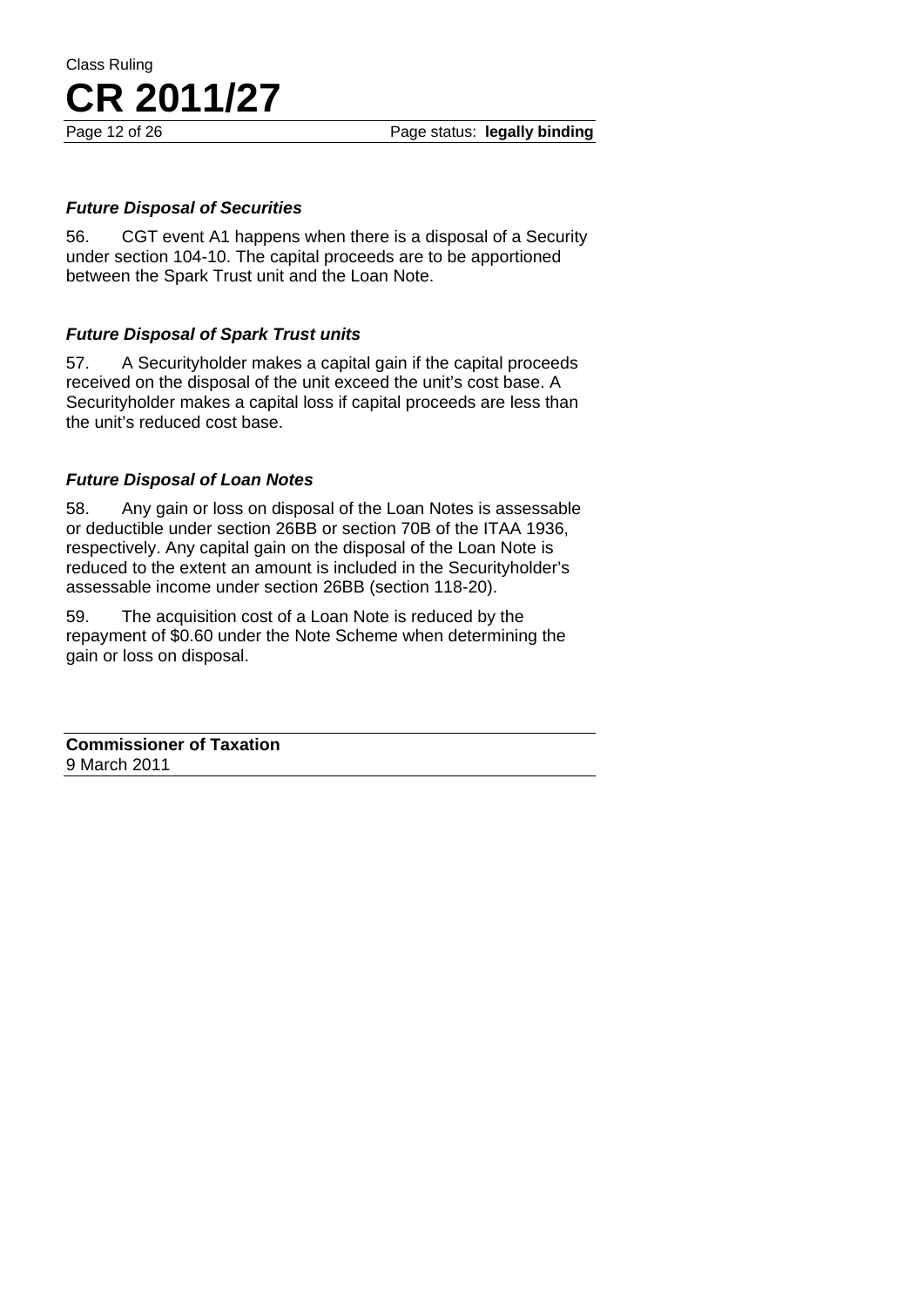**CR 2011/27**

Class Ruling

# **Appendix 1 – Explanation**

 $\bf{O}$ *This Appendix is provided as information to help you understand how the Commissioner's view has been reached. It does not form part of the binding public ruling.* 

#### **The Note Scheme**

#### *Partial repayment of Loan Notes in exchange for additional units*

60. The stapled Loan Note is a CGT asset under section 108-5 and comes within the definition of a 'traditional security' in subsection 26BB(1) of the ITAA 1936. This is because the stapled Loan Note is a 'security' held by a Securityholder that was acquired after May 1989, does not have an 'eligible return' and is not trading stock of the Securityholder.

61. A 'security' takes its meaning from subsection 159GP(1) of the ITAA 1936 and is widely defined to include, amongst other things, notes and contracts under which a person is liable to pay an amount or amounts, whether or not the liability is secured.

62. Under subsection 26BB(2) of the ITAA 1936, where a taxpayer disposes of a traditional security or a traditional security is redeemed, the amount of any gain on the disposal or redemption is included in the assessable income of the taxpayer in the year of income in which the disposal or redemption takes place.

63. Subsection 26BB(1) of the ITAA 1936 provides that 'dispose', in relation to a security, means "sell, transfer, assign or dispose of in any way the security or the right to receive payment of the amount or amounts payable under the security".

64. In this case, Spark Trust did not redeem, cancel or re-issue the Loan Notes at a lower rate; nor did the partial repayment of the Loan Notes result in the Securityholders selling, transferring or assigning the Loan Notes or disposing of the right to receive amounts payable under the Loan Notes. Accordingly, the Note Scheme did not result in the disposal of the Loan Notes for the purposes of subsection 26BB (2) of the ITAA 1936.

### *Capital Gains Tax*

65. The Loan Notes are CGT assets under section 108-5. You can make a capital gain or capital loss only if a CGT event happens (section 102-20). The CGT events that may happen to the Loan Notes under the Note Scheme are discussed below.

66. CGT event A1 happens if a taxpayer disposes of a CGT asset (section 104-10). A taxpayer disposes of a CGT asset if a change of ownership occurs from the taxpayer to another entity, whether because of some act or event or by operation of law. The Note Scheme will not constitute, involve or require a disposal of any Loan Notes by the Securityholders.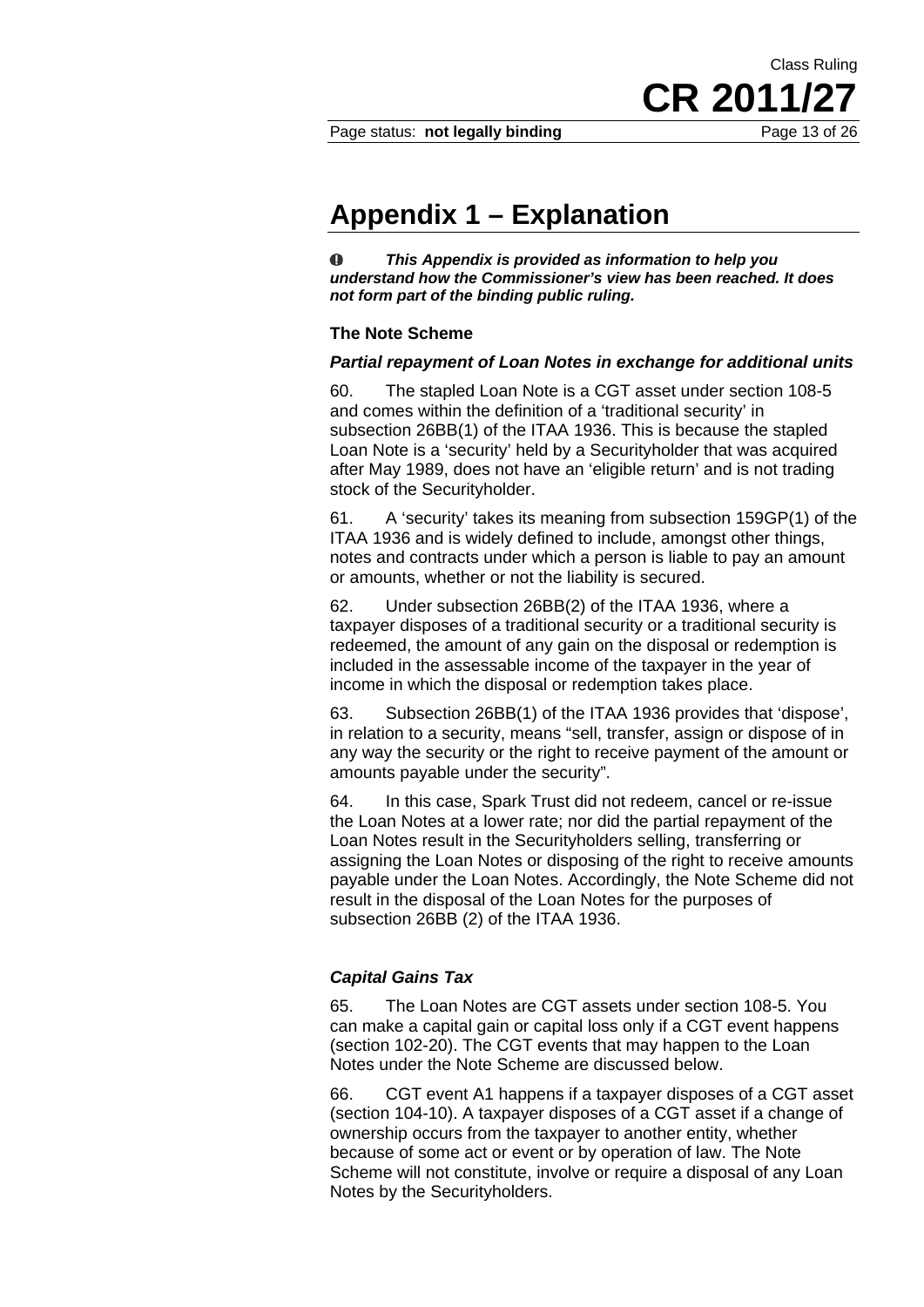Page 14 of 26 Page status: **not legally binding** 

67. CGT event C2 happens, to the extent that it is relevant to the Note Scheme, if the Loan Notes end by their being redeemed or cancelled or being released, discharged or satisfied (Section 104-25). In this case, Spark Trust will not redeem, cancel, discharge or extinguish the Loan Notes under the Note Scheme.

68. CGT event H2 happens if an act, transaction or event occurs in relation to a CGT asset that a taxpayer owns, and it does not result in an adjustment being made to the asset's cost base or reduced cost base (section 104-155).

69. The partial repayment is an act, transaction or event that occurred in relation to the Loan Notes, and results in an adjustment being made to a Loan Note's cost base or reduced cost base under subsections 110-45(3) and 110-55(6), respectively (see paragraphs 71 to 75 of this Class Ruling).

70. Accordingly, no CGT event under Division 104 happened as a result of the partial repayment of \$0.60.

# *Cost base and reduced cost base of Loan Notes*

71. Subsection 110-45(3) provides that expenditure does not form part of any element of the cost base of a CGT asset to the extent of any amounts a taxpayer has received as 'recoupment' of it, except so far as the amount is included in the taxpayer's assessable income. Subsection 110-55(6) similarly provides that expenditure does not form part of the reduced cost base of a CGT asset to the extent of any amounts a taxpayer receives as 'recoupment' of it, except to the extent that the amounts are included in the taxpayer's assessable income.

72. Under subsection 995-1(1), 'recoupment' has the meaning given by section 20-25. Under subsection 20-25(1), recoupment of an outgoing (such as expenditure) includes any kind of recoupment, reimbursement, refund, insurance, indemnity or recovery, however described.

73. The partial repayment of \$0.60 of the principal of a Loan Note is a recoupment, refund or recovery of the expenditure previously incurred to acquire the Loan Note. Therefore, it is a 'recoupment' within the meaning of section 20-25.

74. No part of the repayment is included in the assessable income of a Securityholder. Therefore, the repayment amount is a recoupment of expenditure in relation to a Loan Note for the purposes of subsections 110-45(3) and 110-55(6).

75. Accordingly, the cost base and reduced cost base of each Loan Note is reduced by the recoupment amount of \$0.60, under subsections 110-45(3) and 110-55(6), respectively.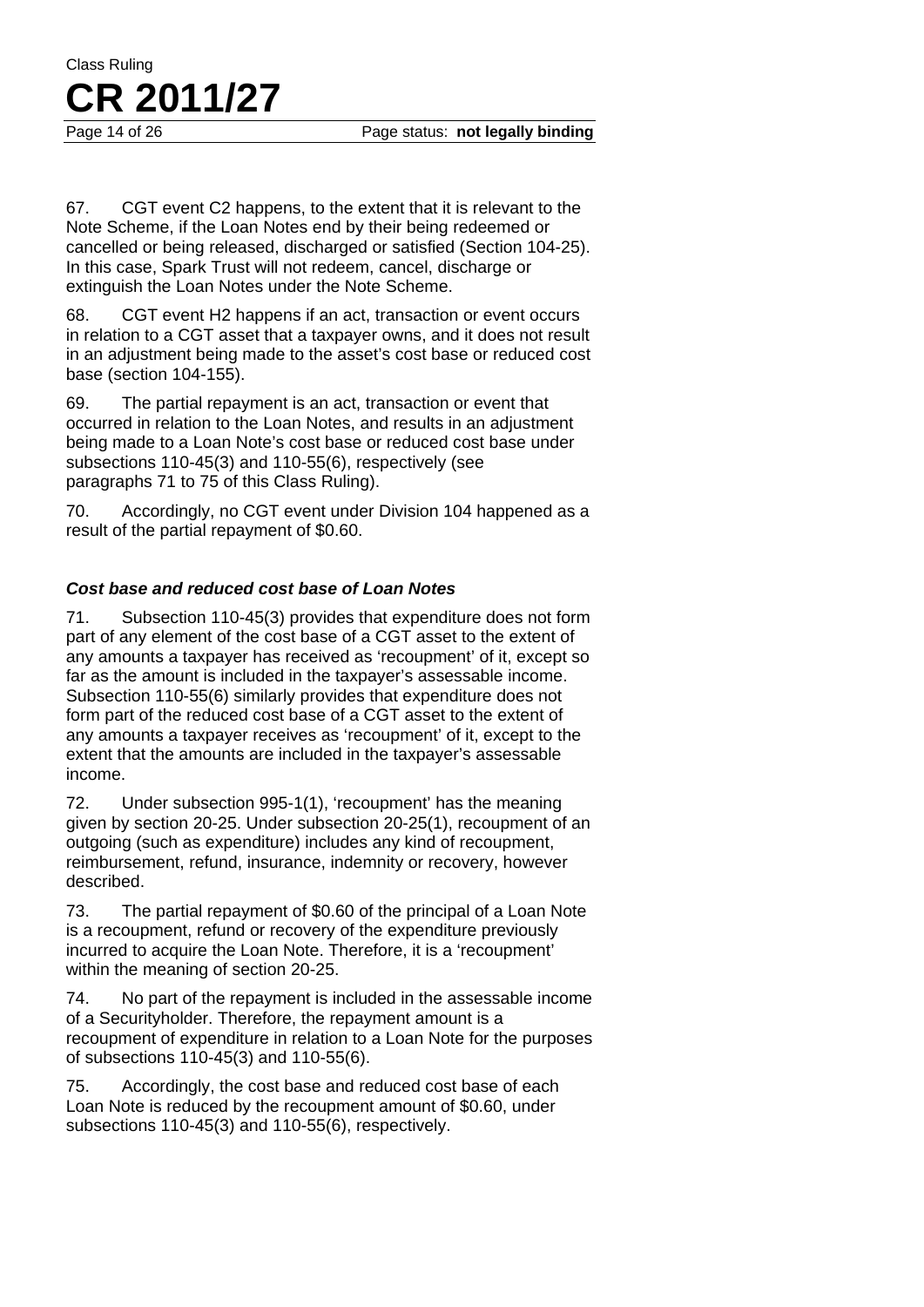Page status: **not legally binding** Page 15 of 26

Class Ruling **CR 2011/27**

### *Cost base of additional Spark Trust units received*

76. Under paragraph 110-25(2)(a), the first element of the cost base and reduced cost base of a CGT asset includes the money paid, or required to be paid, in acquiring it.

77. Under the Note Scheme, the repayment of \$0.60 was applied to pay for the additional Spark Trust units subscribed for by the Securityholder. The amount owing by the Securityholders in respect of the additional Spark Trust units subscribed for each Loan Note held was then legally set-off against the repayment of \$0.60 owing by Spark Trust. The set-off amount of \$0.60 is the consideration a Securityholder paid for the 600 additional Spark Trust units received for each Loan Note held.

78. The cost base of each additional Spark Trust unit is the payment made to acquire it (paragraph 110-25(2)(a)), being the subscription price of 0.1 cent.

79. The market value substitution rule under section 112-20, by which the first element of the cost base and reduced cost base of the additional Spark Trust units acquired under the Note Scheme is substituted by their market value at the time of issue, does not apply in this case.

80. One of the requirements for section 112-20 to apply is that a taxpayer did not deal at arm's length with the other entity in connection with the acquisition.

81. In this case, the Commissioner considers that the parties to the Note Scheme dealt with each other at arm's length. The factors relevant to this finding are:

- the Note Scheme was a Court supervised creditors' scheme of arrangement under subsection 411(1) of the Corporations Act between Spark RE and the holders of Loan Notes;
- details of the Note Scheme were provided in the Explanatory Memorandum for Securityholders to make an informed decision;
- the implementation of the Note Scheme required the passing of a resolution by a 75% majority at the Note Scheme Meeting; and
- participation in the Note Scheme was open to all eligible Securityholders at the Record Date of 29 December 2010.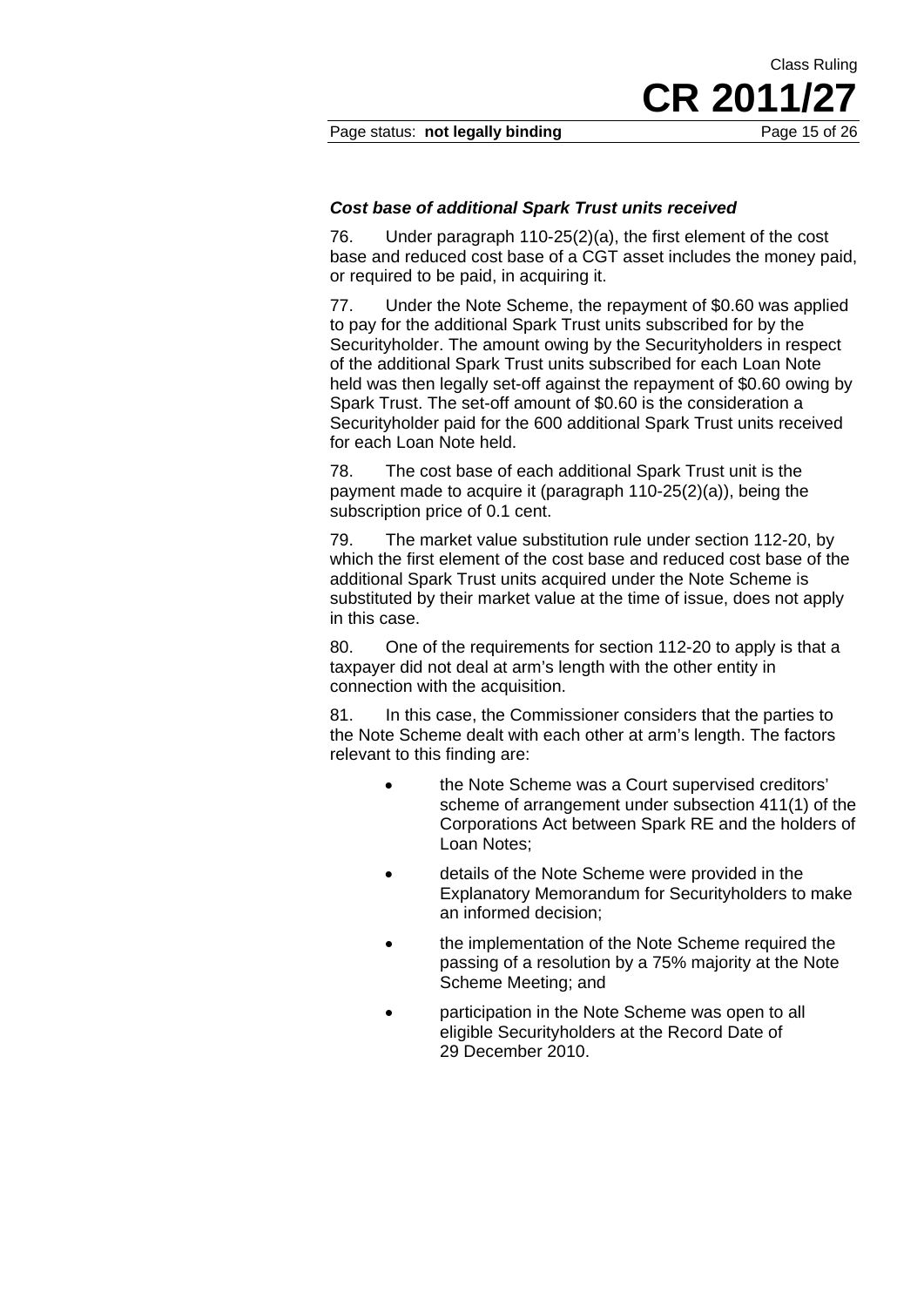Page 16 of 26 Page status: **not legally binding** 

82. The approach of treating the repayment of \$0.60 as the consideration paid for the additional Spark Trust units reflects the substance of the transaction:

- the face value of the Loan Notes was reduced from \$1.25 to \$0.65; and
- the interest on the Loan Notes will be calculated on the basis of the reduced face value of \$0.65.

# *Acquisition date of additional Spark Trust units*

83. Subsection 109-5(1) provides that a CGT asset is acquired when it commences to be owned by the taxpayer. Accordingly, the additional units received by the Securityholder under the Note Scheme have the Scheme Implementation Date, 31 December 2010, as the acquisition date.

84. On Scheme Implementation Date, the Spark Trust units forming each Security held by a Securityholder had the following sources and acquisition dates:

| <b>Number</b><br>of units | <b>Source</b>                                                                 | <b>Acquisition date</b>                                  |
|---------------------------|-------------------------------------------------------------------------------|----------------------------------------------------------|
| 1                         | A component of the<br>original Security<br>acquired                           | Acquisition date of<br>original Security                 |
| 1                         | In exchange for Spark<br>Holdings 1 share<br>(Sparking Holdings 1<br>Scheme)  | Acquisition date of<br>original Security (roll-<br>over) |
| 1                         | In exchange for Spark<br>Holdings 2 share<br>(Sparking Holdings 2)<br>Scheme) | Acquisition date of<br>original Security (roll-<br>over) |
| 600                       | Additional units<br>acquired under Note<br>Scheme                             | Scheme<br><b>Implementation Date</b>                     |

85. On Scheme Implementation Date, each Security consisted of a total of 603 Spark Trust units, out of which 600 Spark Trust units were received under the Note Scheme. These units are taken to have been acquired on Scheme Implementation Date under subsection 109-5(1).

86. Accordingly, the following fraction is the proportion of Spark Trust units that will be treated as having been acquired on Scheme Implementation Date:

> 600 603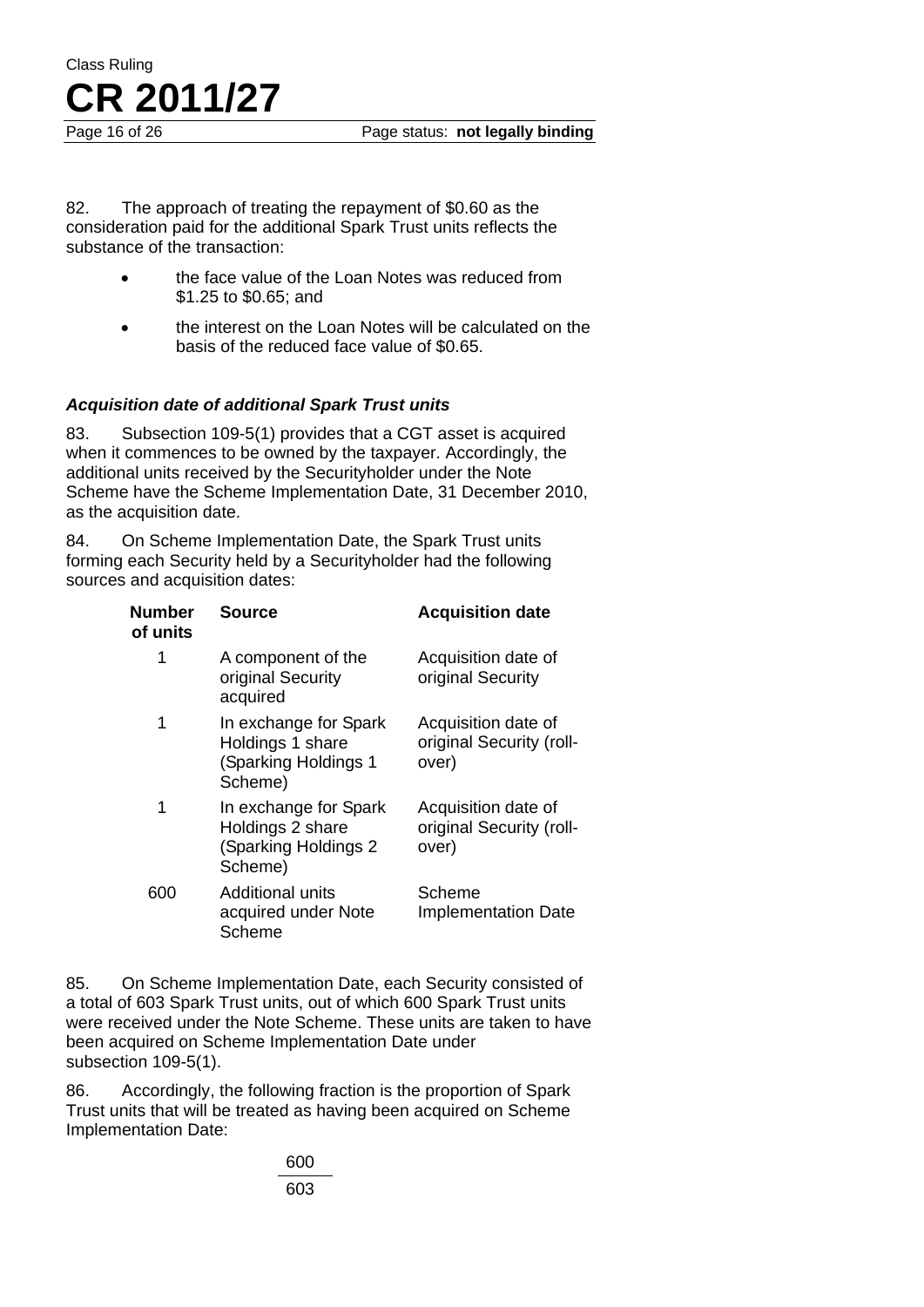**CR 2011/27**

Class Ruling

### **Cancellation of Spark International CDIs**

87. Under paragraph 104-25(1)(a), CGT event C2 happens when a taxpayer's ownership of an intangible CGT asset ends by the asset being redeemed or cancelled. Paragraph 104-25(2)(b) further provides that if there is no contract, the time of CGT event C2 is when the asset ends.

88. In this case, the CDIs were not cancelled under a contract. Accordingly, CGT event C2 happened when each Securityholder's CDIs in Spark International were cancelled on Scheme Implementation Date.

89. A capital gain arises where the capital proceeds exceed an asset's cost base. A capital loss arises where the reduced cost base exceeds the capital proceeds (subsection 104-25(3)). In this case, no capital gains or losses arise as the CDIs have been allocated nil cost base (since Spark International is a dormant company and does not have any assets) and the Securityholders did not receive any capital proceeds on the cancellation of the CDIs.

#### **Member Schemes**

90. Under subsection 104-10(1), CGT event A1 happens if a change of ownership occurs from a taxpayer to another entity, whether because of some act or event or by operation of law. Subsection 104-10(3) further provides if there is no contract, the time of the event is when the change of ownership occurs.

91. The Securityholders disposed of their shares in Spark Holdings 1 and Spark Holdings 2 to Spark Trust under the Member Schemes. As the shares were not disposed of under a contract, CGT event A1 happened when Spark Trust became the owner of the shares in Spark Holdings 1 and Spark Holdings 2 on Scheme Implementation Date.

#### **Subdivision 124-Q roll-over**

92. Subdivision 124-Q provides for a CGT roll-over where a taxpayer owns ownership interests that are stapled and, as a result of a scheme of reorganisation, the taxpayer retains their ownership interests in a trust and stops owning the remaining ownership interests and receive nothing other than additional ownership interests in the trust. The requirements needed to be satisfied for the rollover to apply are outlined under sections 124-1045 and 124-1050.

93. The Securityholders owned ownership interests in Spark Trust, Spark Holdings 1, Spark Holdings 2 and Spark International; and those interests were stapled together to form a stapled security (paragraph 124-1045(1)(a)).

94. Spark Trust is a trust, whose trustee, Spark RE, is not assessed and liable to pay tax under Division 6B or 6C of Part III of the ITAA 1936 (paragraph 124-1045(1)(b)).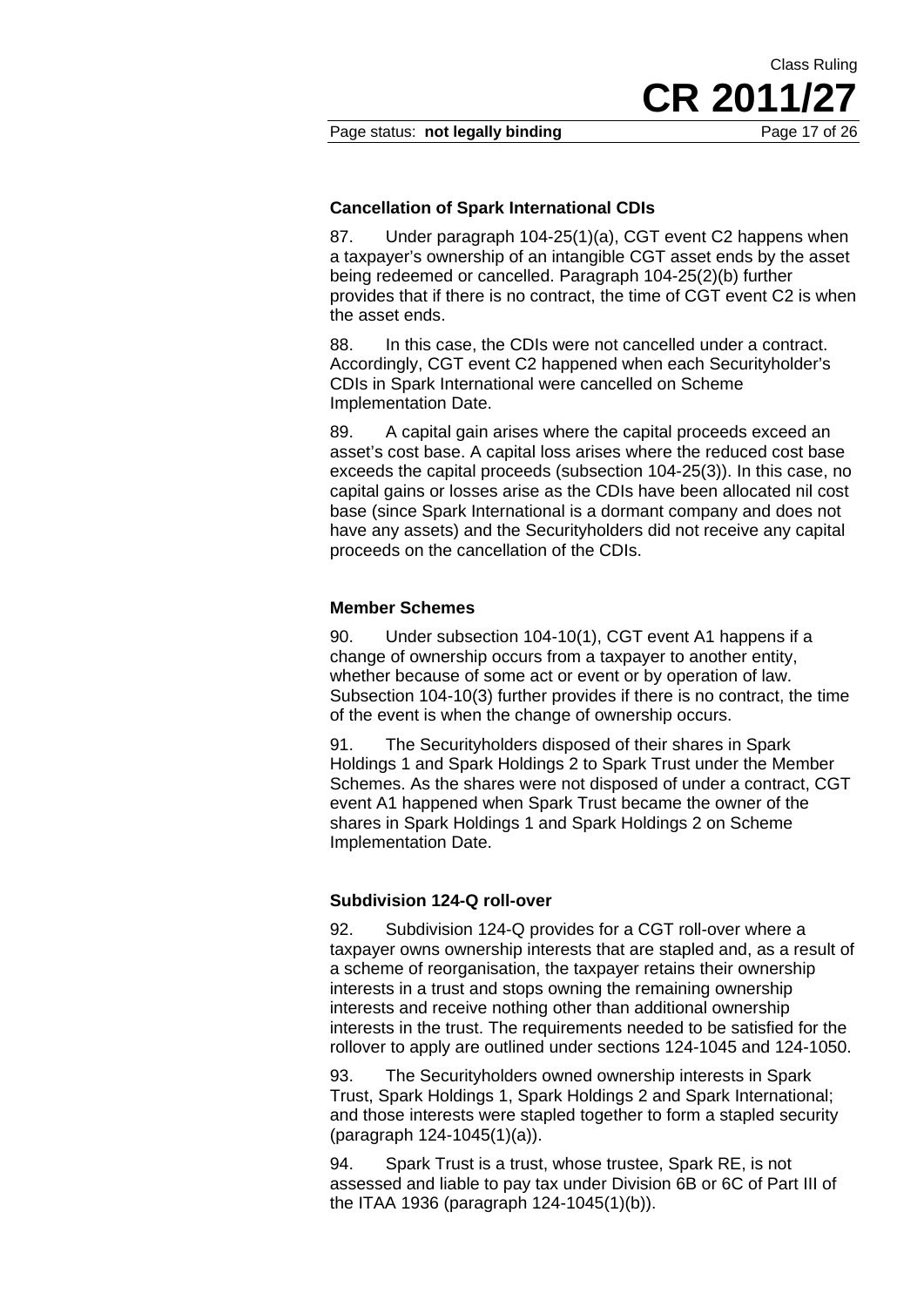95. Under the Restructure, all the exchanging members, being the Securityholders, retained their ownership interests in Spark Trust, stopped being the owner of the remaining ownership interests that formed the stapled securities, and received nothing other than additional ownership interests in Spark Trust; the ineligible foreign resident Securityholders are taken not to be exchanging members for the purposes of Subdivision 124-Q, with the use of the Foreign Sale Facility, due to the operation of subsection 124-1065(2); (subparagraph 124-1045(1)(d)(ii)).

96. Under the Restructure, Spark Trust became the owner of all the ownership interests in Spark Holdings 1, Spark Holdings 2 and Spark International (subparagraph 124-1045(1)(e)(ii)).

97. Just after the Restructure was completed, each Securityholder owned a percentage of the ownership interests in Spark Trust that reasonably equated to the percentage of the ownership interests that the member owned in the stapled entities, as the Securityholders retained their ownership interests in Spark Trust and the additional Trust units issued under the Spark Holdings 1 and Spark Holdings 2 schemes would be in proportion to the Securityholders' holding (subsection 124-1050(1)).

98. Just after the completion time, each Securityholder had the same, or as nearly as practicable the same, proportionate market value of ownership interests in Spark Trust as the member had in Spark just before the Restructure (subsection 124-1050(2)).

99. Accordingly, CGT roll-over is available to the Australian resident Securityholders as all the relevant requirements under sections 124-1045 and 124-1050 are met.

100. A capital gain or loss that a Securityholder makes under the Restructure is disregarded under subsection 124-1055(1).

101. The cost base of Spark Trust units received under the Member Schemes equals the sum of the cost base in the Spark Holdings 1 and Spark Holdings 2 shares they held immediately before the Restructure (subsection 124-1055(2)).

# **Tax consequences for foreign resident Securityholders**

# *Capital gain or loss*

102. Under section 855-10, a foreign resident disregards a capital gain or loss from a CGT event that happens in relation to a CGT asset that is not 'taxable Australian property'.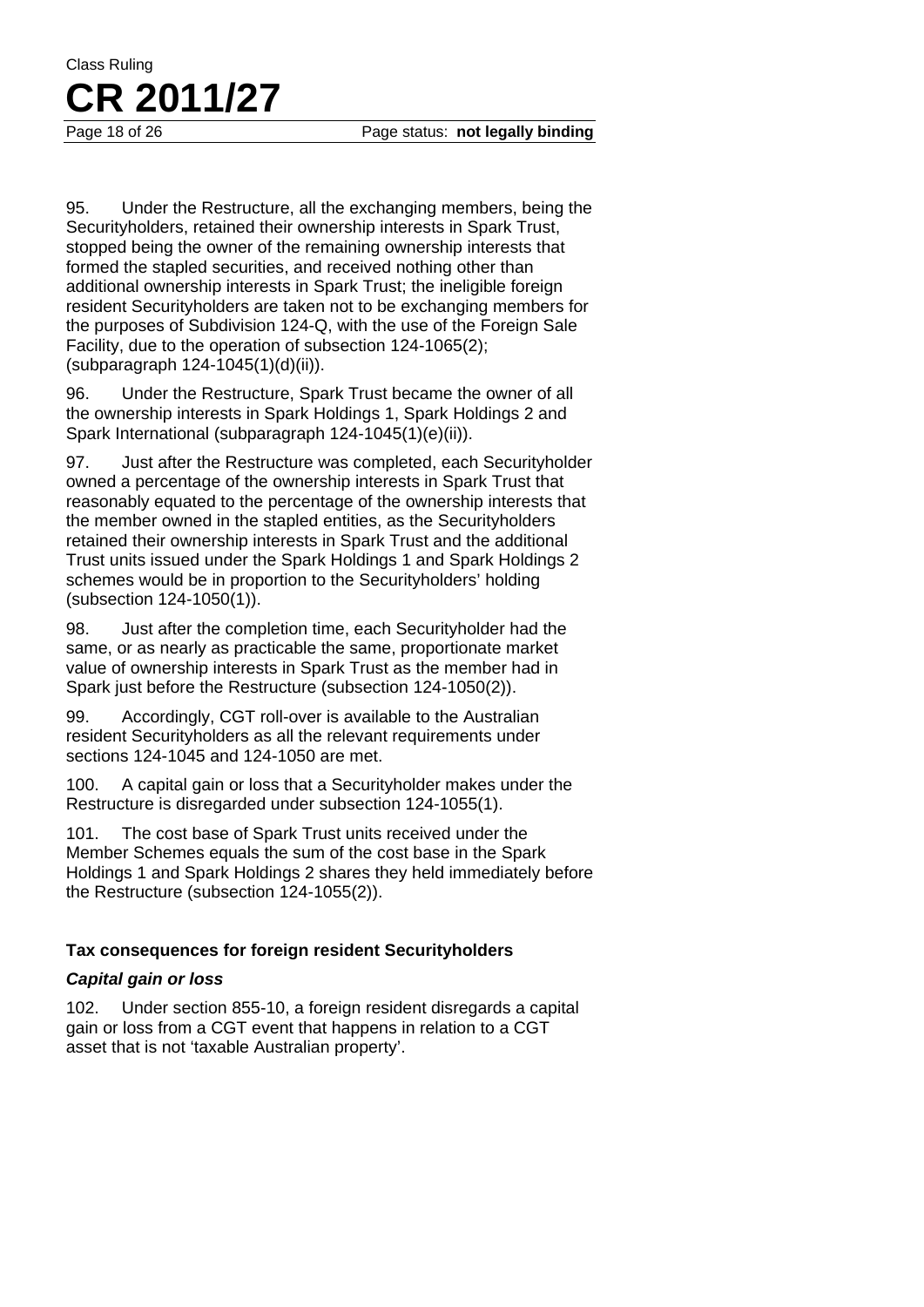Page status: **not legally binding** Page 19 of 26

**CR 2011/27**

Class Ruling

103. The CDIs in Spark International and the shares in Spark Holdings 1 and Spark Holdings 2 were not 'taxable Australian property' for the following reasons:

- they were not taxable Australian real property (item 1 in the table to section 855-15); and
- at the time the Schemes were implemented, each component of a Security was not an indirect Australian real property interest (item 2 in the table to section 855-15).

104. Accordingly, any gain or loss the foreign resident Securityholders make as a consequence of the simplification of the Spark ownership structure is disregarded under section 855-10.

# *Cost base of Spark Trust units in exchange for shares*

105. A foreign resident Securityholder's cost base in the Spark Trust units received under the Member Schemes equals the market value of the Spark Holdings 1 and Spark Holdings 2 shares at the time of their disposal under paragraph 110-25(2)(b).

# **Consolidation of Spark Trust Units**

# *CGT event on consolidation*

106. Under paragraph 112-25(4)(a), if two or more CGT assets (the original assets) are merged into a single asset (a new asset), and you are the beneficial owner of the original assets and the new asset, the merger is not a CGT event.

107. Under the Restructure, Spark Trust consolidated its units into a smaller number such that the number of Spark Trust units held by a Securityholder was the same as the number of Loan Notes held by the same Securityholder at that time. The consolidation, therefore, did not result in any changes in the beneficial ownership of the Spark Trust units.

108. Accordingly, the consolidation of the Spark Trust units did not result in a CGT event happening to Securityholders.

### *Cost base and reduced cost base of Spark Trust units after consolidation*

109. Paragraph 112- 25(4)(b) provides that where there is a merging of two or more CGT assets into a single asset and you are the beneficial owner of the original assets and the new asset, each element of the cost base and reduced cost base of the new asset (at the time of merging) is the sum of the corresponding elements of each original asset.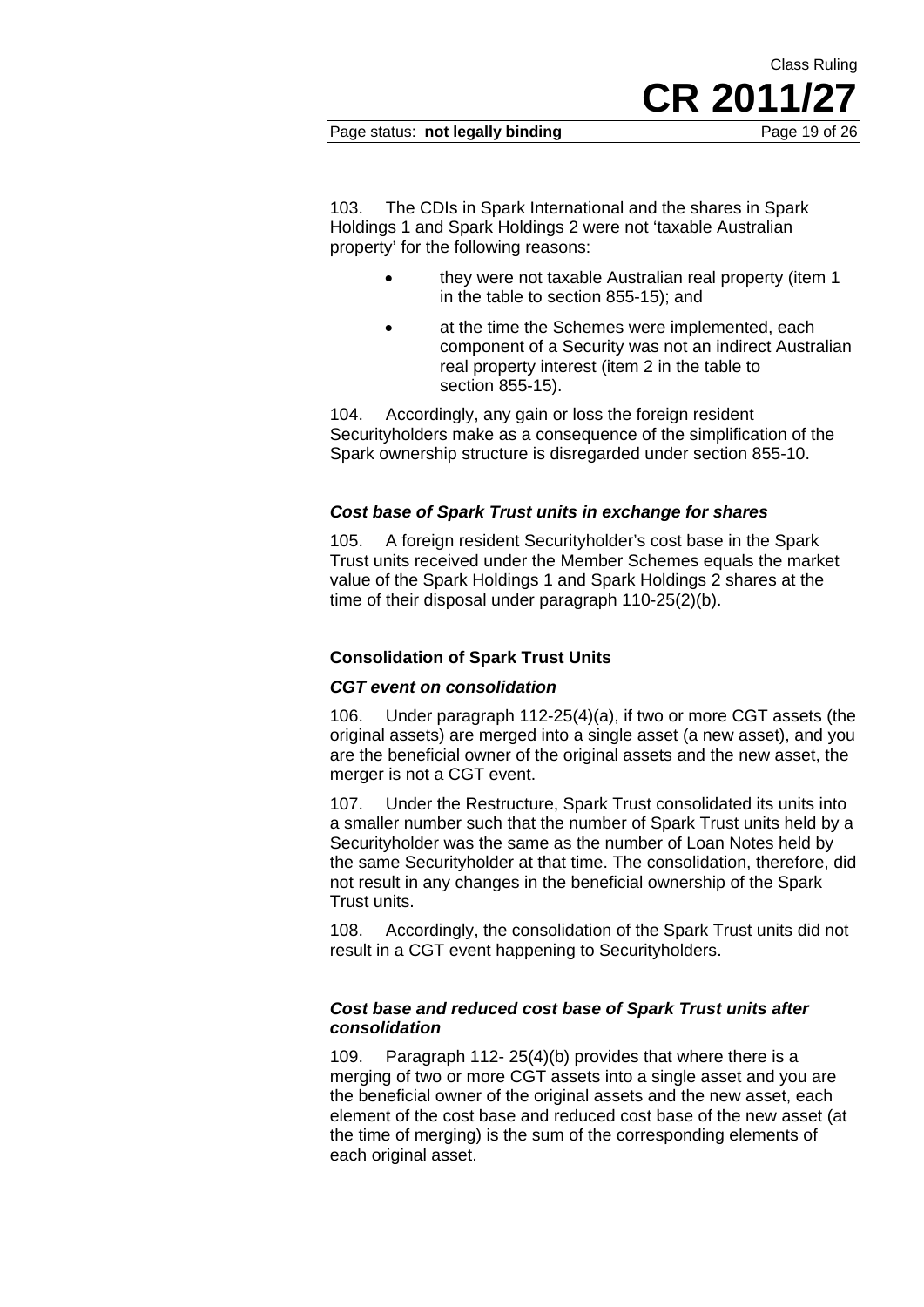110. Accordingly, as a result of the consolidation, the cost base and reduced cost base of the consolidated Spark Trust units is the sum of the cost base and reduced cost base of each unit forming the consolidated unit.

# **Post scheme implementation Disposals (including disposal under Foreign Sale Facility)**

# *Withholding tax on interest in respect of Loan Notes*

111. Withholding tax is not payable under Division 11A of the ITAA 1936 in respect of interest paid on certain publicly offered unit trust debentures or debt interests which meet the requirements of section 128FA of the ITAA 1936 (subsection 128FA(3) and subparagraph 128B(3)(h)(iv) of the ITAA 1936).

112. Section 128FA of the ITAA 1936 applies to interest paid by the trustee of an 'eligible unit trust' in respect of a 'debenture' issued by a trustee if the issue of the debenture satisfies the 'public offer test'.

113. Subsection 128FA(8) of the ITAA 1936 defines an 'eligible unit trust' as including a 'public unit trust' and provides that 'public unit trust' has the same meaning as in section 102G of the ITAA 1936. Therefore, as Spark Trust is a unit trust, the units in which are listed for quotation on the ASX, Spark Trust will be an eligible unit trust (paragraph 102G(1)(a) of the ITAA 1936). This is subject to the qualification set out in paragraph 6 that Spark Trust is not deemed not to be a public unit trust under subsections 102G(3) or (6) of the ITAA 1936 (for the purposes of section 128FA of the ITAA 1936).

114. Furthermore, as the Loan Notes issued by Spark RE satisfy paragraph (a) of the definition of 'debenture' in subsection 128FA(8) of the ITAA 1936, the Loan Notes will constitute a debenture issued by the trustee of an 'eligible unit trust'.

115. The 'public offer test' is satisfied if the issue resulted from the debenture being offered for issue to at least 100 persons whom it was reasonable for the trustee of the eligible unit trust to have regarded as either having acquired debentures in the past or being likely to be interested in acquiring debentures (subsection 128FA(6) and paragraph 128F(3)(b) of the ITAA 1936).

116. The issue of Loan Notes that resulted from the IPO, the distribution reinvestment plan and the Entitlement Offer satisfied the public offer test because:

- the IPO was offered to over 100 persons (being the public) whom it was reasonable for Spark RE to regard as likely to be interested in acquiring the Loan Notes; and
- the distribution reinvestment plan and the Entitlement Offer were each offered to over 100 persons whom it was reasonable for Spark RE to have regarded as having acquired debentures in the past.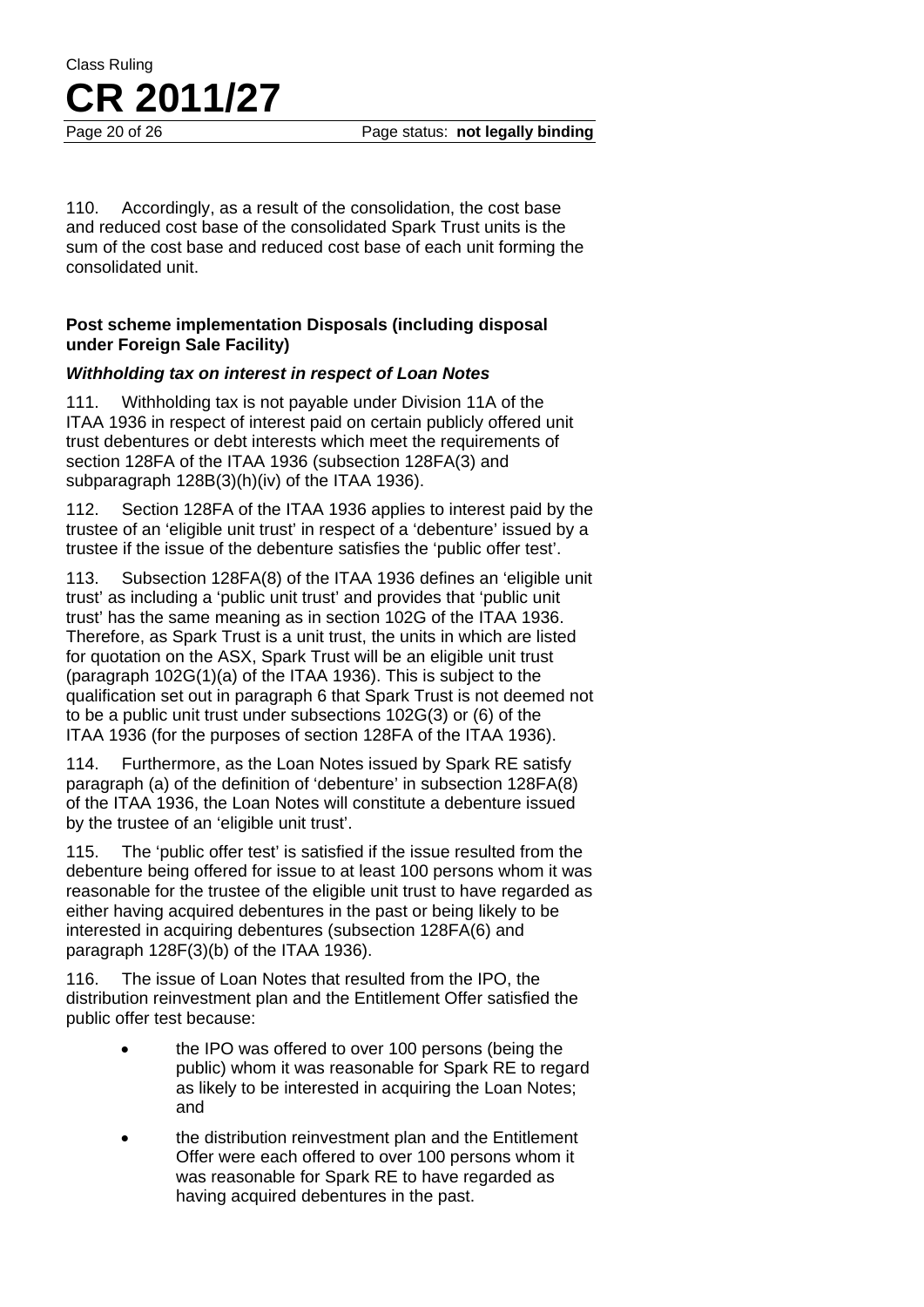Page status: **not legally binding** Page 21 of 26

117. Further, at the time of each issue of Loan Notes (the IPO, distribution reinvestment plan and the Entitlement Offer), Spark RE did not know or did not have reasonable grounds to suspect that the Loan Notes were being, or would be, acquired either directly or indirectly by an associate of Spark RE (subsection 128F(5) of the ITAA 1936).

Class Ruling

**CR 2011/27**

118. Therefore, section 128FA of the ITAA 1936 will apply to interest paid on the Loan Notes. This is subject to the qualification set out in paragraph 5 of this Class Ruling, that at the time that Spark RE pays interest on the Loan Notes, it will not know, nor will it have reasonable grounds to suspect, that the person receiving the interest is an associate of Spark RE within the meaning of subsection 128FA(8) of the ITAA 1936.

119. Accordingly, non-resident Securityholders will not be liable to Australian withholding tax in respect of interest paid on the Loan Notes that were issued under the IPO, the distribution reinvestment plan and the Entitlement Offer.

120. Furthermore, for non-resident Securityholders (who do not derive the interest in carrying on business in Australia at or through a permanent establishment in Australia) the interest will not be assessable income and will not be exempt income pursuant to section 128D of the ITAA 1936.

# *Future Disposal of Securities*

121. Under subsection 104-10(1), CGT event A1 happens when a taxpayer disposes of a CGT asset. Accordingly, CGT event A1 will happen on the future disposal of the Securities.

122. After the Scheme Implementation Date, a Security is a dual stapled security consisting of a Loan Note and a unit, each of which is a separate CGT asset under section 108-5. Accordingly, the capital gain or loss has to be considered separately in respect of the Loan Note and the Spark Trust unit on disposal of the Security.

# *Future disposal of Spark Trust units*

123. A Securityholder makes a capital gain from the disposal if the capital proceeds from the disposal exceed the cost base of the units, or a capital loss if the proceeds are less than the reduced cost base (subsection 104-10(4)).

# *Future Disposal of Loan Notes*

124. The Loan Notes are traditional securities as defined in subsection 26BB(1) of the ITAA 1936.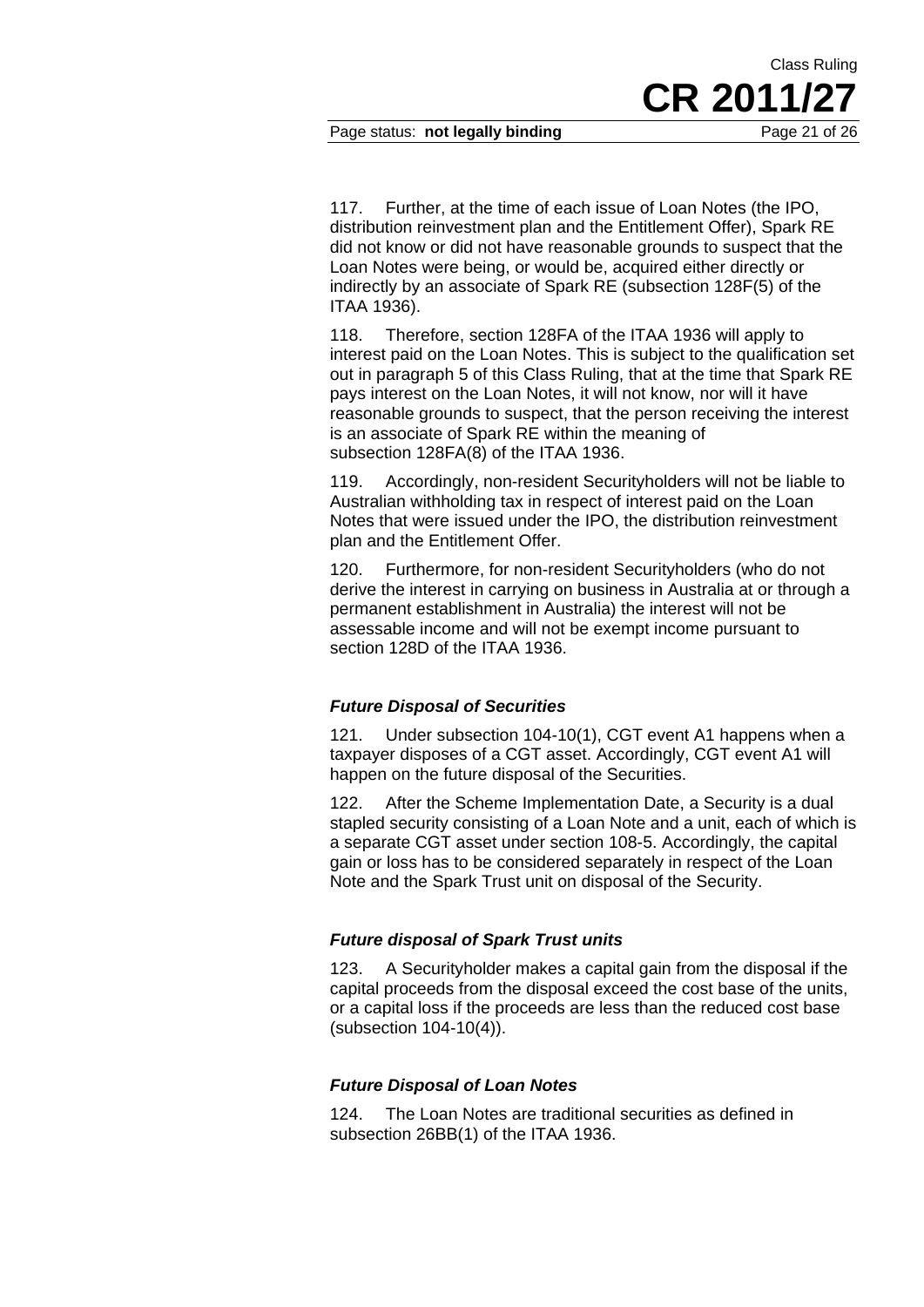Page 22 of 26 Page status: **not legally binding** 

125. Subsection 26BB(2) of the ITAA 1936 provides that the amount of any gain on the disposal of traditional securities shall be included in the assessable income of the taxpayer in the year of income in which the disposal takes place. Where a loss is made on the disposal, the loss is allowable as a deduction under subsection 70B(2) of the ITAA 1936.

126. The amount of the capital gain in respect of a disposal of the Loan Note is reduced to the extent that any amount is included in a Securityholder's assessable income under section 26BB of the ITAA 1936.

127. Sections 26BB and 70B of the ITAA 1936 are silent about how to calculate the amount of any gain or loss on disposal of traditional securities. Ordinarily, the calculation requires a comparison to be made between the cost of acquiring the securities and the proceeds received on the disposal or redemption. This approach is explained in paragraph 11 of the Explanatory Memorandum to Taxation Laws Amendment Bill (No. 3) 1989 which introduced section 26BB of the ITAA 1936:

> The gain is the difference between acquisition cost and the consideration received on disposal of the security. The subsection also applies to any gains arising from the partial redemption of securities. In such cases the gain will be calculated on a proportional basis.

128. In *Burrill v. FCT* 96 ATC 4629 the Full Court of the Federal Court said, at p 4632:

> It is a fundamental principle of Australian income tax law that rights to receive money and obligations to pay money are taken into account in calculating income and outgoings, gains and losses, at their nominal value.

129. In *FC of T v. The Myer Emporium Ltd* 87 ATC 4363, at pp. 4370-4371; (1986-1987) 163 CLR 199, at pp. 216-217 the High Court said:

> The accounting basis which has been employed in calculating profits and losses for the purposes of the Act is historical cost … not economic equivalence …

130. Accordingly, when a Securityholder disposes of a Security, the \$0.60 reduction in the face value of the Loan Note under the Note Scheme will be taken into account in determining the acquisition cost of the Loan Note for the purposes of calculating whether the Securityholder has made a gain or a loss on the disposal of the Loan Note.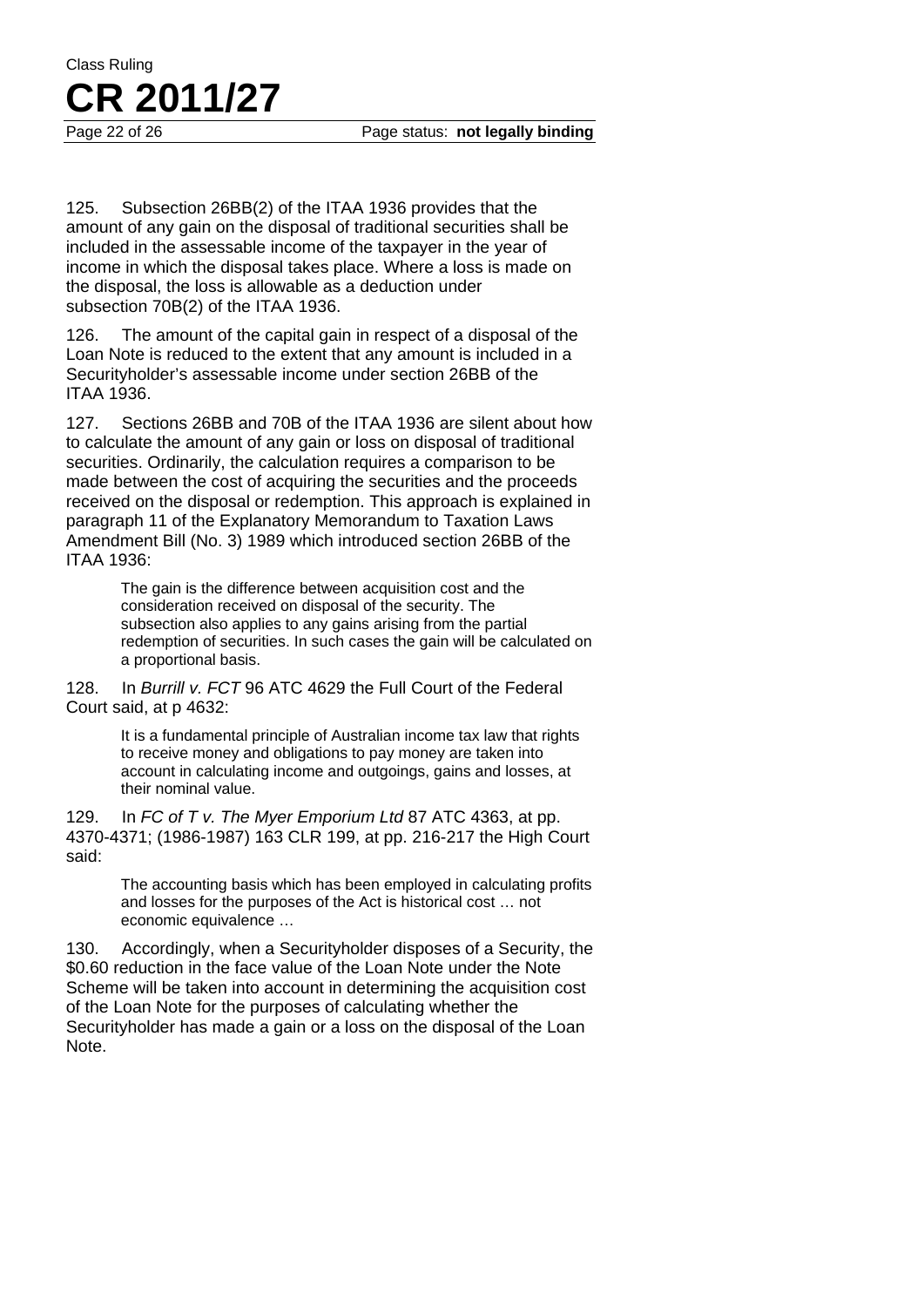Page status: not legally binding

CR 2011/27

Class Ruling

# **Appendix 2– Detailed contents list**

| 131.<br>The following is a detailed contents list for this Ruling:                       |           |  |  |
|------------------------------------------------------------------------------------------|-----------|--|--|
|                                                                                          | Paragraph |  |  |
| What this Ruling is about                                                                | 1         |  |  |
| Relevant provision(s)                                                                    |           |  |  |
| <b>Class of entities</b>                                                                 |           |  |  |
| Qualifications                                                                           |           |  |  |
| Date of effect                                                                           |           |  |  |
| <b>Scheme</b>                                                                            |           |  |  |
| Other matters                                                                            |           |  |  |
| The Loan Notes                                                                           |           |  |  |
| 35<br>Manager's special share                                                            |           |  |  |
| <b>Foreign Sale Facility</b>                                                             | 36        |  |  |
| <b>Ruling</b>                                                                            | 41        |  |  |
| The Note Scheme                                                                          | 41        |  |  |
| Partial repayment of Loan Notes in exchange for<br>additional units                      | 41        |  |  |
| Capital Gains Tax                                                                        | 42        |  |  |
| Cost base and reduced cost base of Loan Notes                                            | 43        |  |  |
| Cost base of additional Spark Trust units received                                       | 44        |  |  |
| Acquisition date of additional Spark Trust units                                         | 45        |  |  |
| Cancellation of Spark International CDIs                                                 |           |  |  |
| <b>Member Schemes</b>                                                                    |           |  |  |
| Subdivision 124-Q rollover                                                               | 49        |  |  |
| Tax consequences for foreign resident Securityholders                                    | 51        |  |  |
| Capital gain or loss                                                                     | 51        |  |  |
| Cost base of Spark Trust units in exchange for shares                                    | 52        |  |  |
| <b>Consolidation of Spark Trust Units</b>                                                | 53        |  |  |
| CGT event on consolidation                                                               | 53        |  |  |
| Cost base and reduced cost base of Spark Trust units<br>after consolidation              |           |  |  |
| Post scheme implementation Disposals (including disposal<br>under Foreign Sale Facility) | 55        |  |  |
| Withholding tax on interest in respect of Loan Notes                                     | 55        |  |  |
| <b>Future Disposal of Securities</b>                                                     |           |  |  |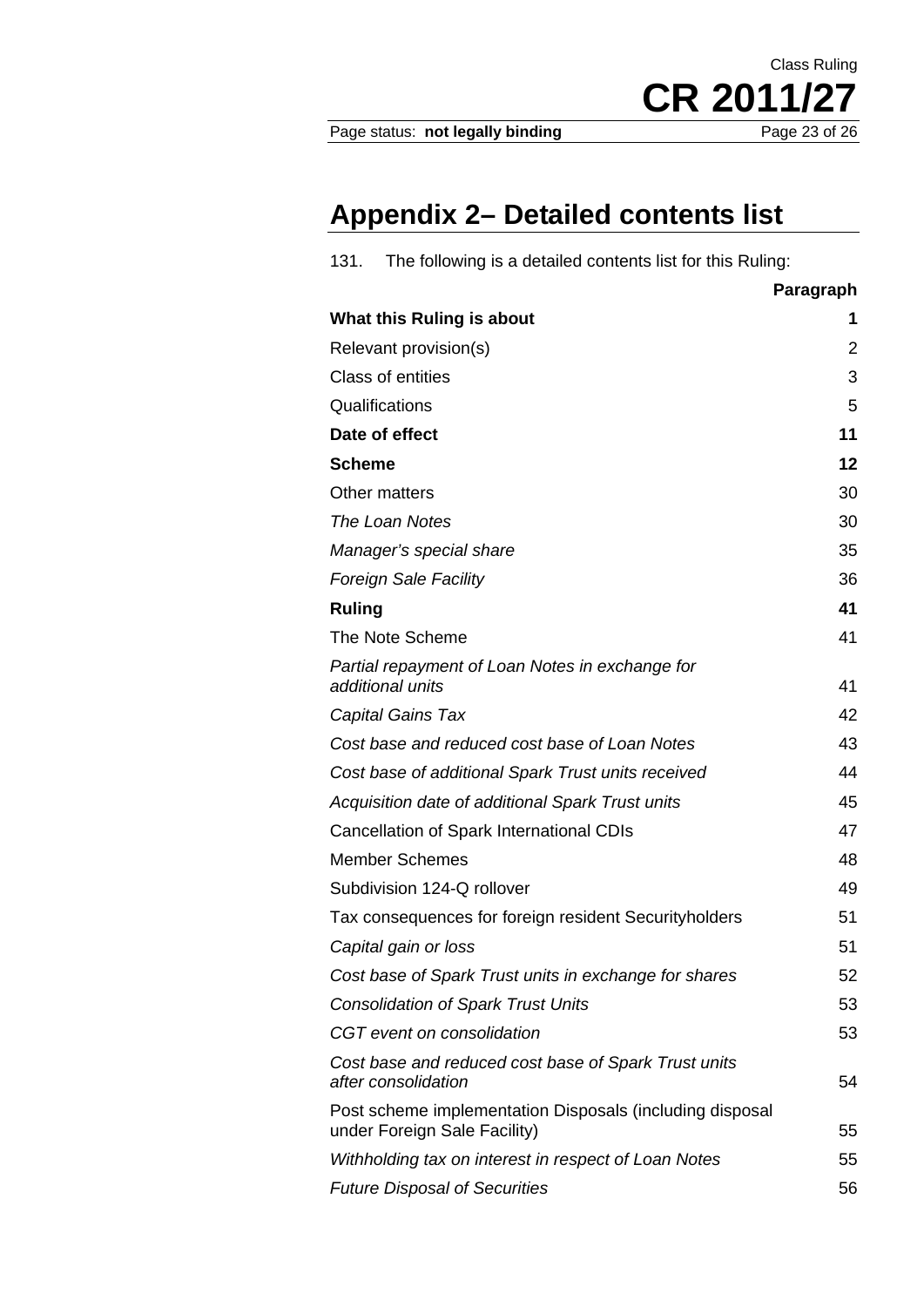| <b>Future Disposal of Spark Trust units</b>                                              | 57  |  |
|------------------------------------------------------------------------------------------|-----|--|
| <b>Future Disposal of Loan Notes</b>                                                     | 58  |  |
| Appendix 1 – Explanation                                                                 | 60  |  |
| The Note Scheme                                                                          | 60  |  |
| Partial repayment of Loan Notes in exchange for<br>additional units                      | 60  |  |
| <b>Capital Gains Tax</b>                                                                 | 65  |  |
| Cost base and reduced cost base of Loan Notes                                            | 71  |  |
| Cost base of additional Spark Trust units received                                       | 76  |  |
| Acquisition date of additional Spark Trust units                                         | 83  |  |
| Cancellation of Spark International CDIs                                                 | 87  |  |
| <b>Member Schemes</b>                                                                    | 90  |  |
| Subdivision 124-Q roll-over                                                              | 92  |  |
| Tax consequences for foreign resident Securityholders                                    | 102 |  |
| Capital gain or loss                                                                     | 102 |  |
| Cost base of Spark Trust units in exchange for shares                                    | 105 |  |
| <b>Consolidation of Spark Trust Units</b>                                                | 106 |  |
| CGT event on consolidation                                                               | 106 |  |
| Cost base and reduced cost base of Spark Trust units<br>after consolidation              | 109 |  |
| Post scheme implementation Disposals (including disposal<br>under Foreign Sale Facility) | 111 |  |
| Withholding tax on interest in respect of Loan Notes                                     | 111 |  |
| <b>Future Disposal of Securities</b>                                                     | 121 |  |
| Future disposal of Spark Trust units                                                     | 123 |  |
| <b>Future Disposal of Loan Notes</b>                                                     | 124 |  |
| <b>Appendix 2- Detailed contents list</b>                                                |     |  |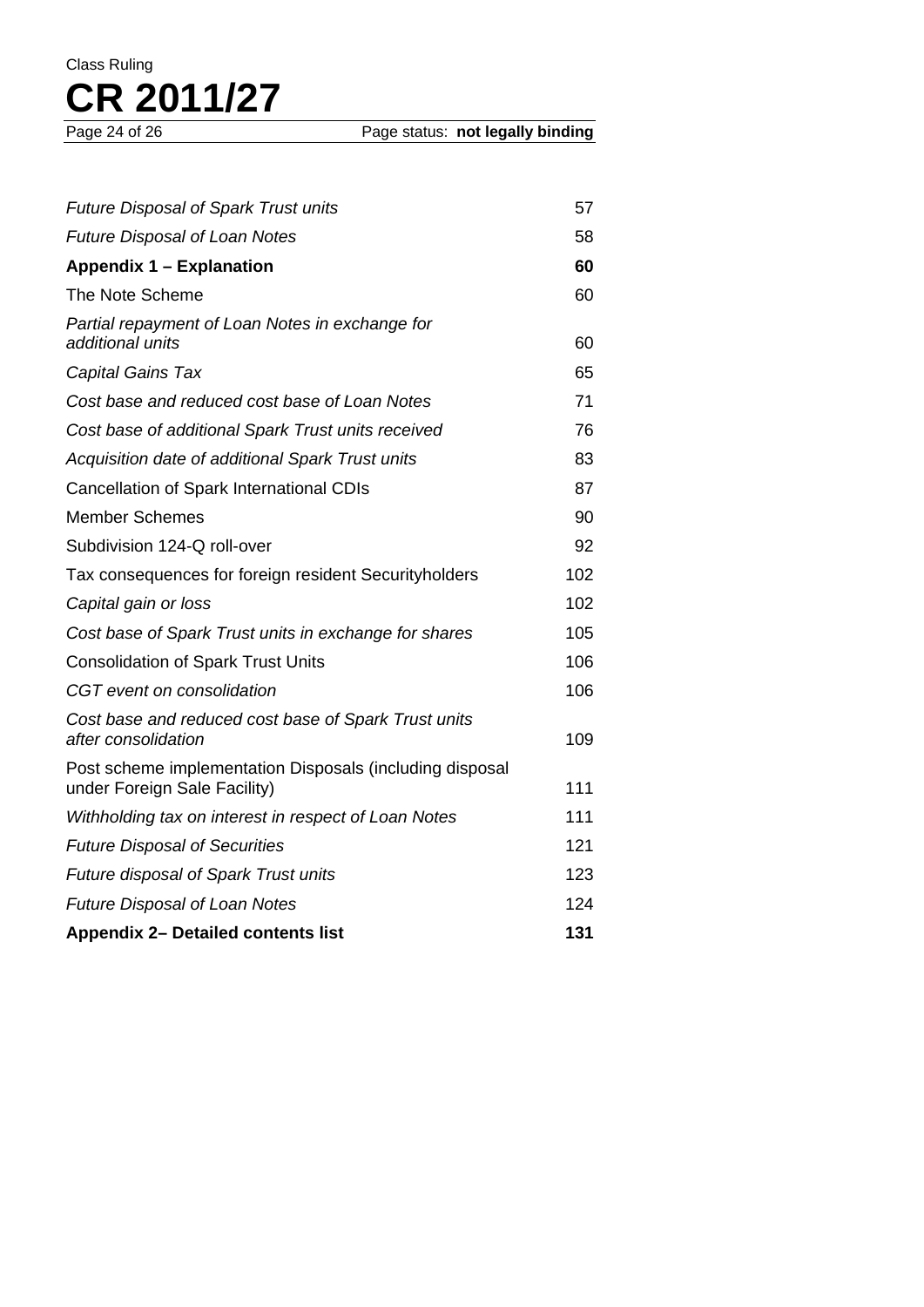#### Page status: **not legally binding** Page 25 of 26

**References** 

*Previous draft:*  Not previously issued as a draft

*Related Rulings/Determinations:*  TR 96/14; TR 2006/10

#### *Subject references:*

- CGT event A1 disposal of a CGT asset
- CGT events C1-C3 end of a CGT asset
- CGT events H1-H2 special capital receipts
- CGT cost base
- market value cost base
- traditional securities

#### *Legislative references:*

| ITAA 1936 Div 6B      |                          |
|-----------------------|--------------------------|
| ITAA 1936 Div 6C      |                          |
| ITAA 1936 Div 11A     |                          |
| <b>ITAA 1936 23AH</b> |                          |
| <b>ITAA 1936 26BB</b> |                          |
| ITAA 1936 26BB(1)     |                          |
| ITAA 1936 26BB(2)     |                          |
| <b>ITAA 1936 70B</b>  |                          |
| ITAA 1936 70B(2)      |                          |
| ITAA 1936 102G        |                          |
|                       | ITAA 1936 102G(1)(a)     |
| ITAA 1936 102G(3)     |                          |
| ITAA 1936 102G(6)     |                          |
|                       | ITAA 1936 128B(3)(h)(iv) |
| ITAA 1936 128D        |                          |
| ITAA 1936 128F(3)(b)  |                          |
| ITAA 1936 128F(5)     |                          |
| ITAA 1936 128F(9)     |                          |
| ITAA 1936 128FA       |                          |
| ITAA 1936 128FA(3)    |                          |
| ITAA 1936 128FA(6)    |                          |
| ITAA 1936 128FA(8)    |                          |
| ITAA 1936 159GP(1)    |                          |
| ITAA 1997             | 20-25                    |
| <b>ITAA 1997</b>      | $20 - 25(1)$             |
| ITAA 1997 102-20      |                          |
| ITAA 1997 Div 104     |                          |
| ITAA 1997 104-10      |                          |
| ITAA 1997 104-10(1)   |                          |
| ITAA 1997 104-10(3)   |                          |
| ITAA 1997 104-10(4)   |                          |
| ITAA 1997 104-25      |                          |
|                       | ITAA 1997 104-25(1)(a)   |

- ITAA 1997 104-25(2)(b) - ITAA 1997 104-25(3) - ITAA 1997 104-155 - ITAA 1997 104-165(3) - ITAA 1997 108-5 - ITAA 1997 109-5(1) - ITAA 1997 109-10 - ITAA 1997 110-25(2) - ITAA 1997 110-25(2)(a) - ITAA 1997 110-25(2)(b) - ITAA 1997 110-45(3) - ITAA 1997 110-55(6) - ITAA 1997 112-20 - ITAA 1997 112-25(4) - ITAA 1997 112-25(4)(a) ITAA 1997 112-25(4)(b) - ITAA 1997 118-20 - ITAA 1997 Subdiv 124-Q - ITAA 1997 124-1045 - ITAA 1997 124-1045(1)(a) ITAA 1997 124-1045(1)(b)  $ITAA$  1997 124-1045 $(1)(d)(ii)$ ITAA 1997 124-1045(1)(e)(ii) - ITAA 1997 124-1050 - ITAA 1997 124-1050(1) - ITAA 1997 124-1050(2) - ITAA 1997 124-1055(1) ITAA 1997 124-1055(2) - ITAA 1997 124-1065(2) - ITAA 1997 Div 230 - ITAA 1997 855-10 - ITAA 1997 855-15 - ITAA 1997 995-1(1) - Corporations Act 2001 Corporations Act 2001 411(1) Corporations Act 2001 Pt 5.1 - TAA 1953 Copyright Act 1968 *Case references:*  - Burrill v. FCT (1996) 67 FCR 519; 96 ATC 4629; (1996) 33 ATR 133 FC of T v. The Myer Emporium Ltd (1987) 163 CLR 199; 87 ATC 4363; (1987) 18 ATR 693

#### *Other references:*

**Explanatory Memorandum to** Taxation Laws Amendment Bill (No. 3) 1989

Class Ruling **CR 2011/27**